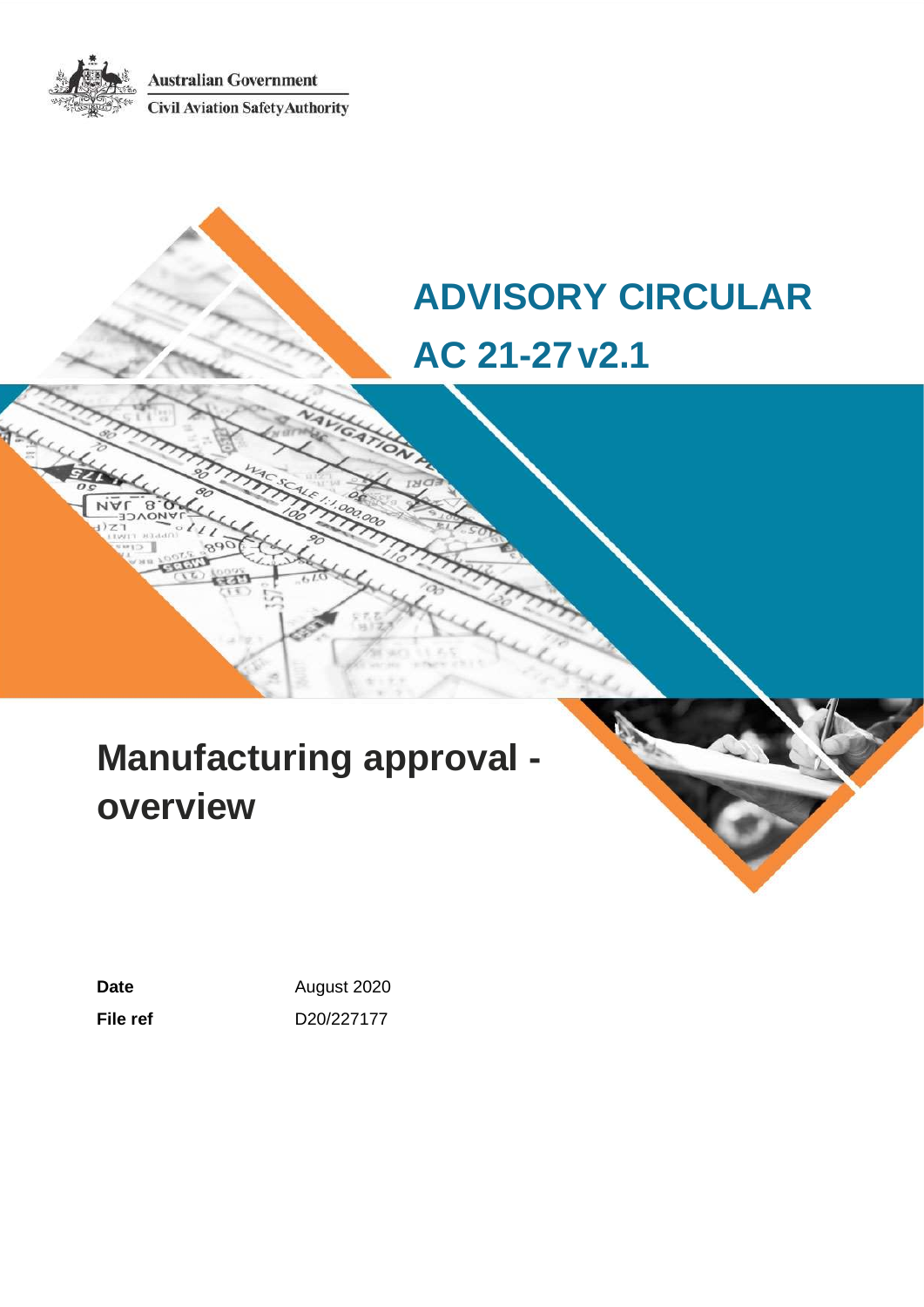Advisory Circulars are intended to provide advice and guidance to illustrate a means, but not necessarily the only means, of complying with the Regulations, or to explain certain regulatory requirements by providing informative, interpretative and explanatory material.

**Advisory Circulars should always be read in conjunction with the relevant regulations.**

## Audience

This advisory circular (AC) applies to:

- Australian aviation manufacturing industry
- Civil Aviation Safety Authority (CASA) authorised persons contracted by the Australian aviation manufacturing industry.

## Purpose

This AC is one of several that provide assistance and advice concerning Part 21 manufacturing authorisations of aircraft, aircraft engines, propellers, articles and aeronautical products. Other related AC include AC 21-14, AC 21-16, AC 21-20, AC 21-54.

This AC does not cover approvals granted under the continuing airworthiness regulations for maintenance organisations to manufacture/fabricate parts in the course of maintenance.

## For further information

For further information on this AC, contact CASA's Airworthiness and Engineering Branch [\(airworthiness@casa.gov.au](mailto:airworthiness@casa.gov.au) or telephone 131 757).

Unless specified otherwise, all subregulations, regulations, Divisions, Subparts and Parts referenced in this AC are references to the *Civil Aviation Safety Regulations 1998 (CASR)*.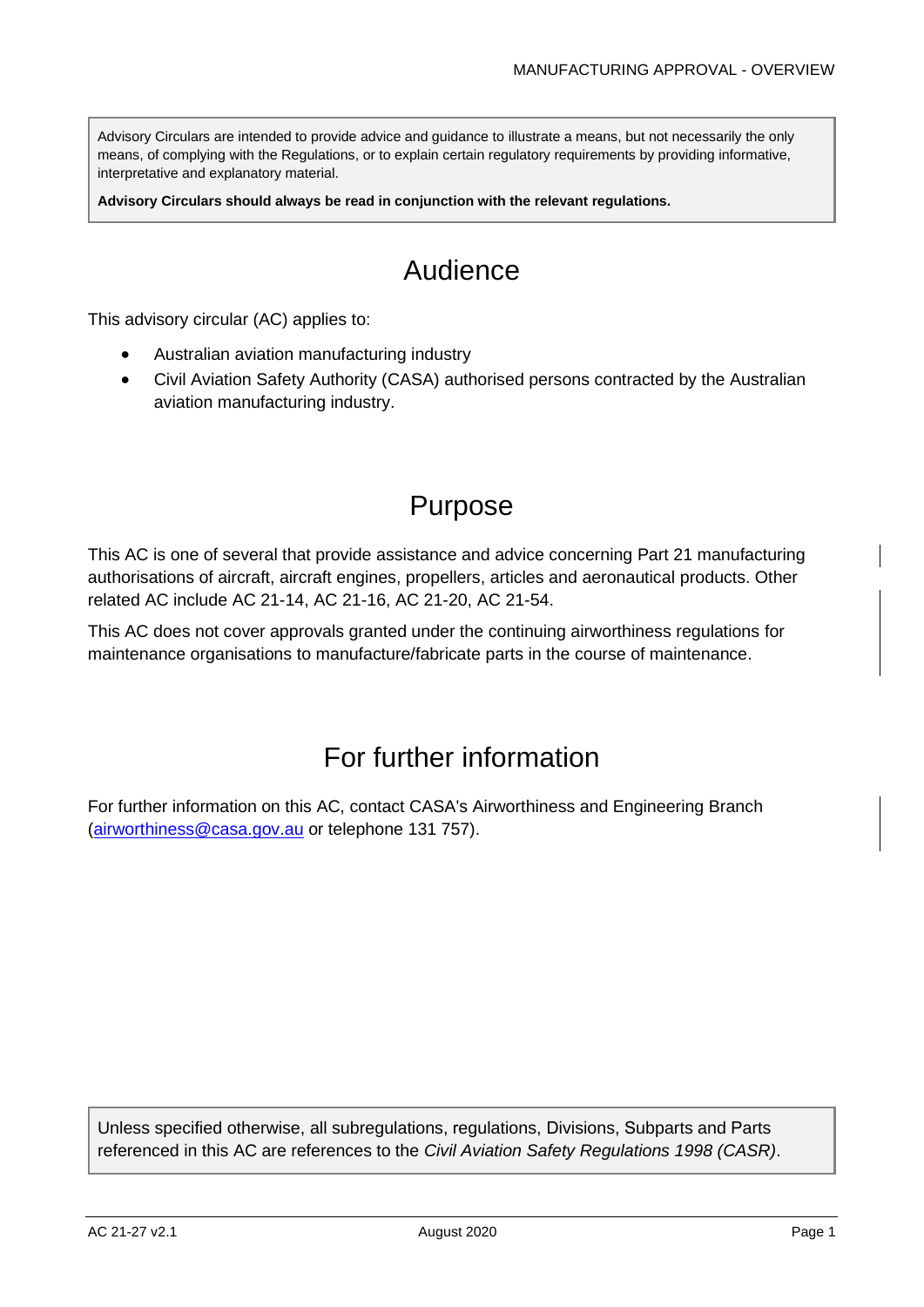## **Status**

#### This version of the AC is approved by the Branch Manager, Airworthiness and Engineering.

**Note:** Changes made in the current version are annotated with change bars.

| <b>Version</b> | <b>Date</b>       | <b>Details</b>                                                                                                                         |
|----------------|-------------------|----------------------------------------------------------------------------------------------------------------------------------------|
| v2.1           | August 2020       | General update. Reference to AC 21-20 added and previous references to<br>AC 21-601 changed to new document number AC 21-54.           |
| v2.0           | August 2016       | Version numbering updated.<br>Inclusion of overseas manufacturing and composite manufacturing policy.<br>Addition of Appendix B and C. |
| (0)            | September<br>1999 | Initial AC                                                                                                                             |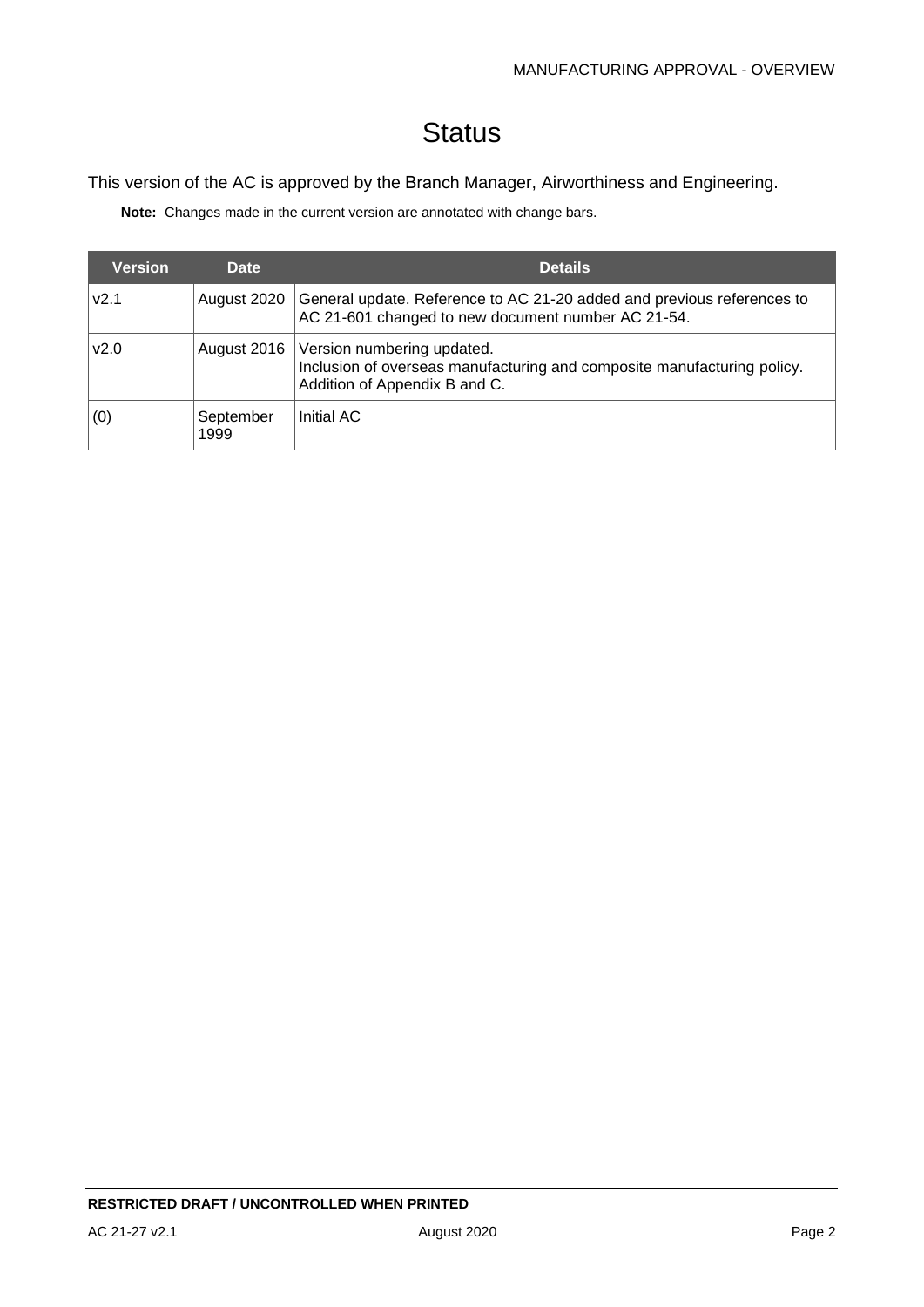## **Contents**

| 1.1<br>1.2 | Acronyms<br><b>Definitions</b>                                                                                                                                                   | 4                                                                                                                                                                                                               |
|------------|----------------------------------------------------------------------------------------------------------------------------------------------------------------------------------|-----------------------------------------------------------------------------------------------------------------------------------------------------------------------------------------------------------------|
|            |                                                                                                                                                                                  |                                                                                                                                                                                                                 |
|            |                                                                                                                                                                                  | 5                                                                                                                                                                                                               |
|            | References                                                                                                                                                                       | 5                                                                                                                                                                                                               |
| 1.4        | Forms                                                                                                                                                                            | 6                                                                                                                                                                                                               |
|            |                                                                                                                                                                                  | $\overline{7}$                                                                                                                                                                                                  |
| 2.1        | Purpose of a Part 21 manufacturing approval                                                                                                                                      | $\overline{7}$                                                                                                                                                                                                  |
| 2.2        | Types of approval                                                                                                                                                                | $\overline{7}$                                                                                                                                                                                                  |
|            |                                                                                                                                                                                  | 8                                                                                                                                                                                                               |
| 3.1        | Production under a Type Certificate                                                                                                                                              | 8                                                                                                                                                                                                               |
| 3.2        | Production under a Production Certificate                                                                                                                                        | 8                                                                                                                                                                                                               |
| 3.3        | Australian parts manufacturer approval                                                                                                                                           | 9                                                                                                                                                                                                               |
| 3.4        | Australian Technical Standard Order Authorisation                                                                                                                                | 10                                                                                                                                                                                                              |
|            |                                                                                                                                                                                  | 12                                                                                                                                                                                                              |
| 4.1        | Introduction                                                                                                                                                                     | 12                                                                                                                                                                                                              |
| 4.2        | Overview of stages                                                                                                                                                               | 12                                                                                                                                                                                                              |
| 4.3        | Stage 1 - Desktop review                                                                                                                                                         | 13                                                                                                                                                                                                              |
| 4.4        | Stage 2 – Quality system evaluation                                                                                                                                              | 14                                                                                                                                                                                                              |
| 4.5        | Stage 3 - Manufacturer's corrective action                                                                                                                                       | 15                                                                                                                                                                                                              |
|            | Quality system functions - additional information<br>Approval of manufacturing capability outside of Australia<br>Manufacture of composite aeronautical products under a one-off | 16<br>28<br>31                                                                                                                                                                                                  |
|            | 1.3                                                                                                                                                                              | <b>Part 21 Manufacturing Approvals</b><br><b>Production types</b><br>Quality systems for manufacture (PC, APMA, ATSOA)<br><b>Appendix A</b><br><b>Appendix B</b><br><b>Appendix C</b><br>production certificate |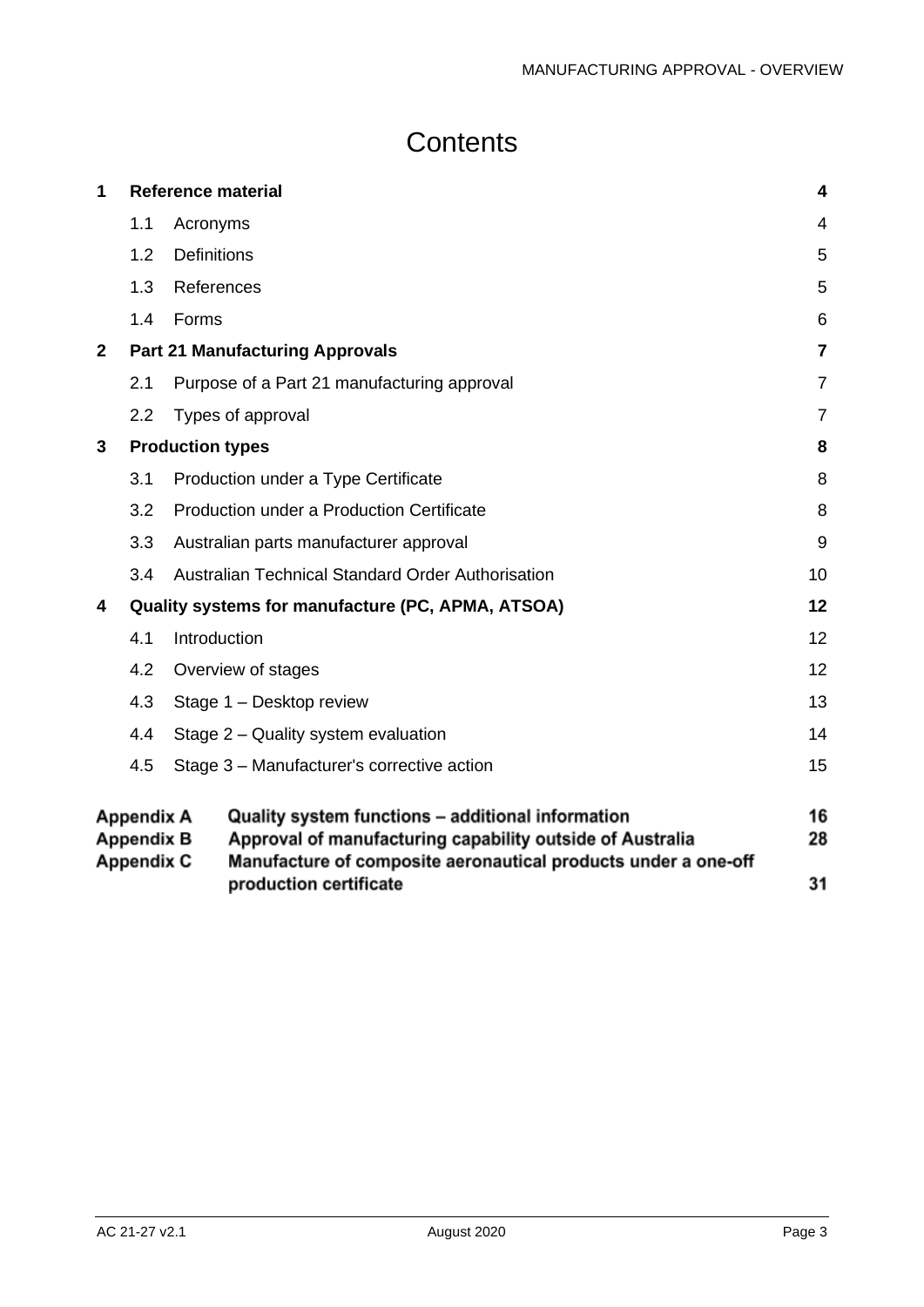## <span id="page-4-0"></span>**1 Reference material**

## <span id="page-4-1"></span>**1.1 Acronyms**

The acronyms and abbreviations used in this AC are listed in the table below.

<span id="page-4-2"></span>

| Acronym      | <b>Description</b>                                                |
|--------------|-------------------------------------------------------------------|
| <b>AC</b>    | <b>Advisory Circular</b>                                          |
| AD.          | Airworthiness Directive                                           |
| <b>APMA</b>  | Australian Parts Manufacturer Approval                            |
| <b>ATSO</b>  | Australian Technical Standard Order                               |
| <b>ASTOA</b> | Australian Technical Standard Order Authorisation                 |
| CAR          | <b>Civil Aviation Regulations 1988</b>                            |
| <b>CASA</b>  | <b>Civil Aviation Safety Authority</b>                            |
| <b>CASR</b>  | Civil Aviation Safety Regulations 1998                            |
| CofA         | <b>Certificate of Airworthiness</b>                               |
| <b>ETSO</b>  | European Technical Standard Order                                 |
| FAA          | Federal Aviation Administration (of the United Stated of America) |
| <b>FIS</b>   | <b>Fabrication Inspection System</b>                              |
| <b>MRB</b>   | <b>Material Review Board</b>                                      |
| <b>NAA</b>   | National Aviation Authority (for a country other than Australia)  |
| <b>NDI</b>   | Non-Destructive Inspection                                        |
| <b>NDT</b>   | <b>Non-Destructive Testing</b>                                    |
| PAH          | <b>Production Authorisation Holder</b>                            |
| <b>PC</b>    | <b>Production Certificate</b>                                     |
| <b>PIS</b>   | Production Inspection System                                      |
| <b>PLR</b>   | Production Limitation Record.                                     |
| QMS          | <b>Quality Management System</b>                                  |
| <b>STC</b>   | <b>Supplemental Type Certificate</b>                              |
| ТC           | <b>Type Certificate</b>                                           |
| <b>TSO</b>   | <b>Technical Standard Order</b>                                   |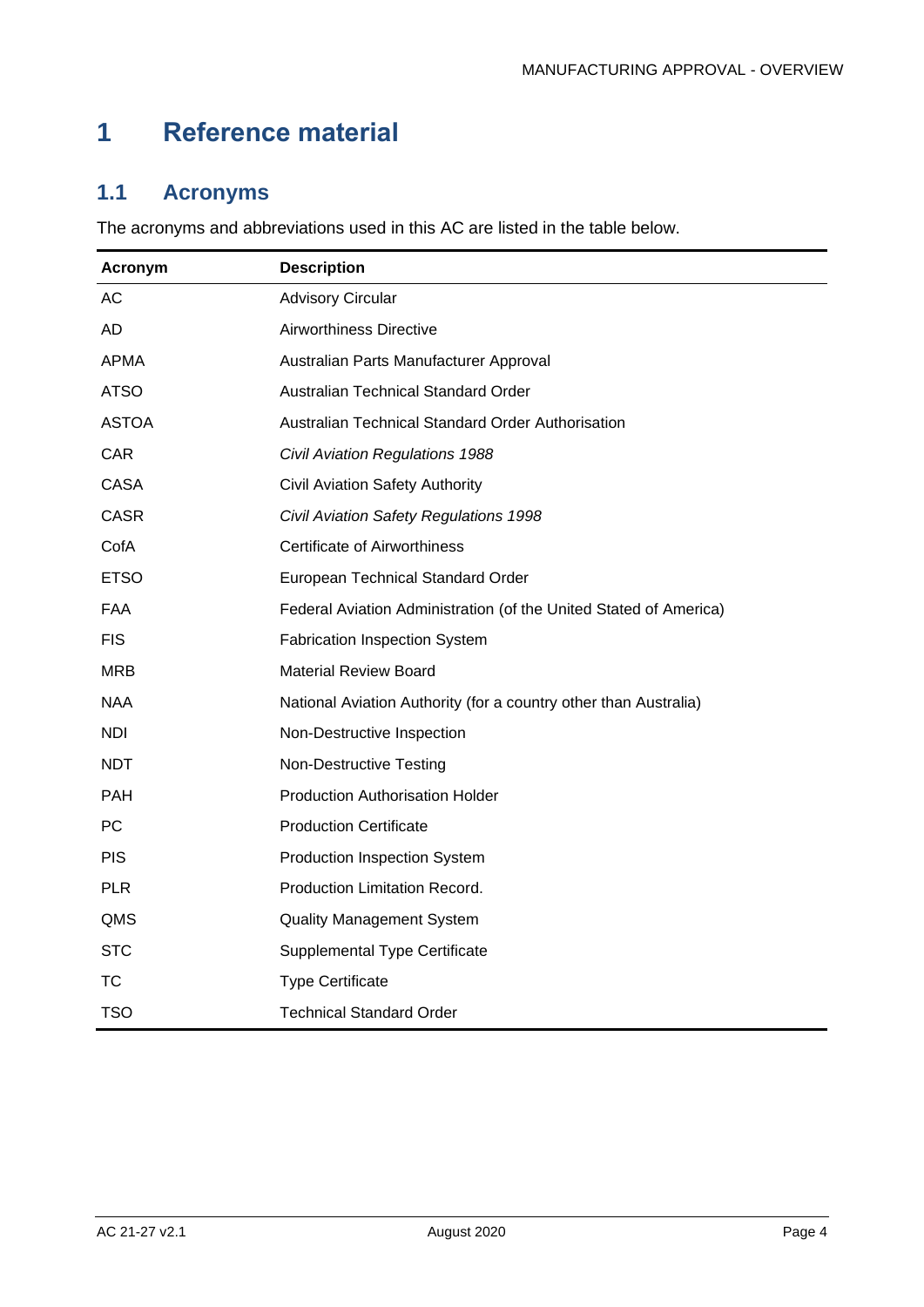## **1.2 Definitions**

| Term                 | <b>Definition</b>                                                                                                                                                                                                                                                                                                                                                                                                     |
|----------------------|-----------------------------------------------------------------------------------------------------------------------------------------------------------------------------------------------------------------------------------------------------------------------------------------------------------------------------------------------------------------------------------------------------------------------|
| Aeronautical product | Any part or material that is, or is intended by its manufacturer to be, a part of<br>or used in an aircraft, unless excluded by the regulations.                                                                                                                                                                                                                                                                      |
| AS9100               | An aerospace standard based on the International Organization for<br>Standardization (ISO 9000) quality system requirements.                                                                                                                                                                                                                                                                                          |
| Class I product      | A complete aircraft, aircraft engine, or propeller, that:<br>• has been type certificated in accordance with CASA regulations and for<br>which civil specifications or type certificate data sheets have been issued;<br>or<br>• is identical to a type certificated product specified above in all respects<br>except as is otherwise acceptable to the National Aviation Authority<br>(NAA) of the importing state. |
| Class II product     | A major component of a Class I product (for example, wings, fuselages,<br>empennage assemblies, landing gears, power transmissions and control<br>surfaces), the failure of which would jeopardise the safety of a Class I<br>product; or any part, material, or appliance, approved and manufactured<br>under an ATSO in the 'C' series.                                                                             |
| Class III product    | Any part or component which is not a Class I or Class II product.                                                                                                                                                                                                                                                                                                                                                     |
| Manufacturer         | A production authorisation holder (PAH) who produces products in<br>accordance with Subparts 21.F, 21.G, 21.K or 21.O.                                                                                                                                                                                                                                                                                                |
| Supplier             | Any person who furnishes aeronautical products, articles or services related<br>to the manufacture of type certificated products.                                                                                                                                                                                                                                                                                     |

Terms that have specific meaning within this AC are defined in the table below.

## <span id="page-5-0"></span>**1.3 References**

#### **Regulations**

Regulations are available on the Federal Register of Legislation website<https://www.legislation.gov.au/>

| <b>Document</b> | Title                                                               |
|-----------------|---------------------------------------------------------------------|
| Part 21         | Certification and airworthiness requirements for aircraft and parts |
| <b>Part 202</b> | Transitional                                                        |

#### **Advisory material**

CASA's advisory circulars are available at [http://www.casa.gov.au/AC](http://www.casa.gov.au/ACs)

CASA's Civil Aviation Advisory Publications are available at [http://www.casa.gov.au/CAAP](http://www.casa.gov.au/CAAPs)

| <b>Document</b> | Title                                                          |
|-----------------|----------------------------------------------------------------|
| AC 21-08        | Approval of Modification and Repair Designs under Subpart 21.M |
| AC 21-14        | <b>Production Certificates</b>                                 |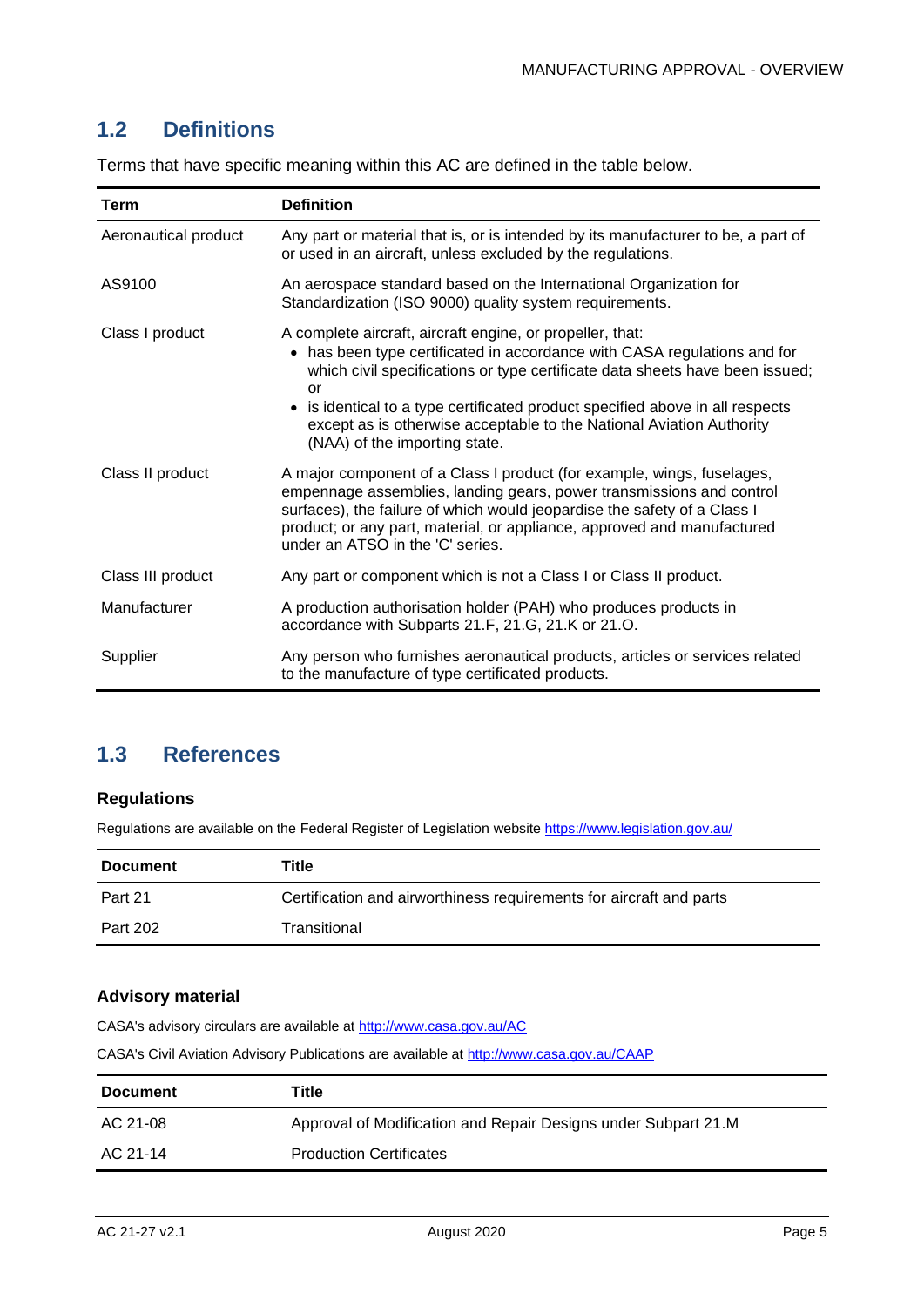| <b>Document</b>                                              | Title                                                                                                                                         |
|--------------------------------------------------------------|-----------------------------------------------------------------------------------------------------------------------------------------------|
| AC 21-16                                                     | Australian Parts Manufacturer Approval                                                                                                        |
| AC 21-20                                                     | <b>Production Under Type Certificate Only</b>                                                                                                 |
| AC 20-07                                                     | Calibration - Inspection and Test Equipment (formerly AC 21-35)                                                                               |
| AC 21-54                                                     | Australian Technical Standard Order Authorisation                                                                                             |
| <b>Federal Aviation</b><br>Administration (FAA)<br>AC 21-26A | Quality System for the Manufacture of Composite Structures                                                                                    |
| DOT/FAA/AR-02/110                                            | Guidelines for the Development of Process Specifications, Instructions and<br>Controls for Fabrication of Fibre-Reinforced Polymer Composites |

## <span id="page-6-0"></span>**1.4 Forms**

CASA's forms are available at<http://www.casa.gov.au/forms>

| <b>Document</b> | Title                             |
|-----------------|-----------------------------------|
| Form 1          | Authorised Release Certificate    |
| <b>Form 849</b> | Production Approval - Application |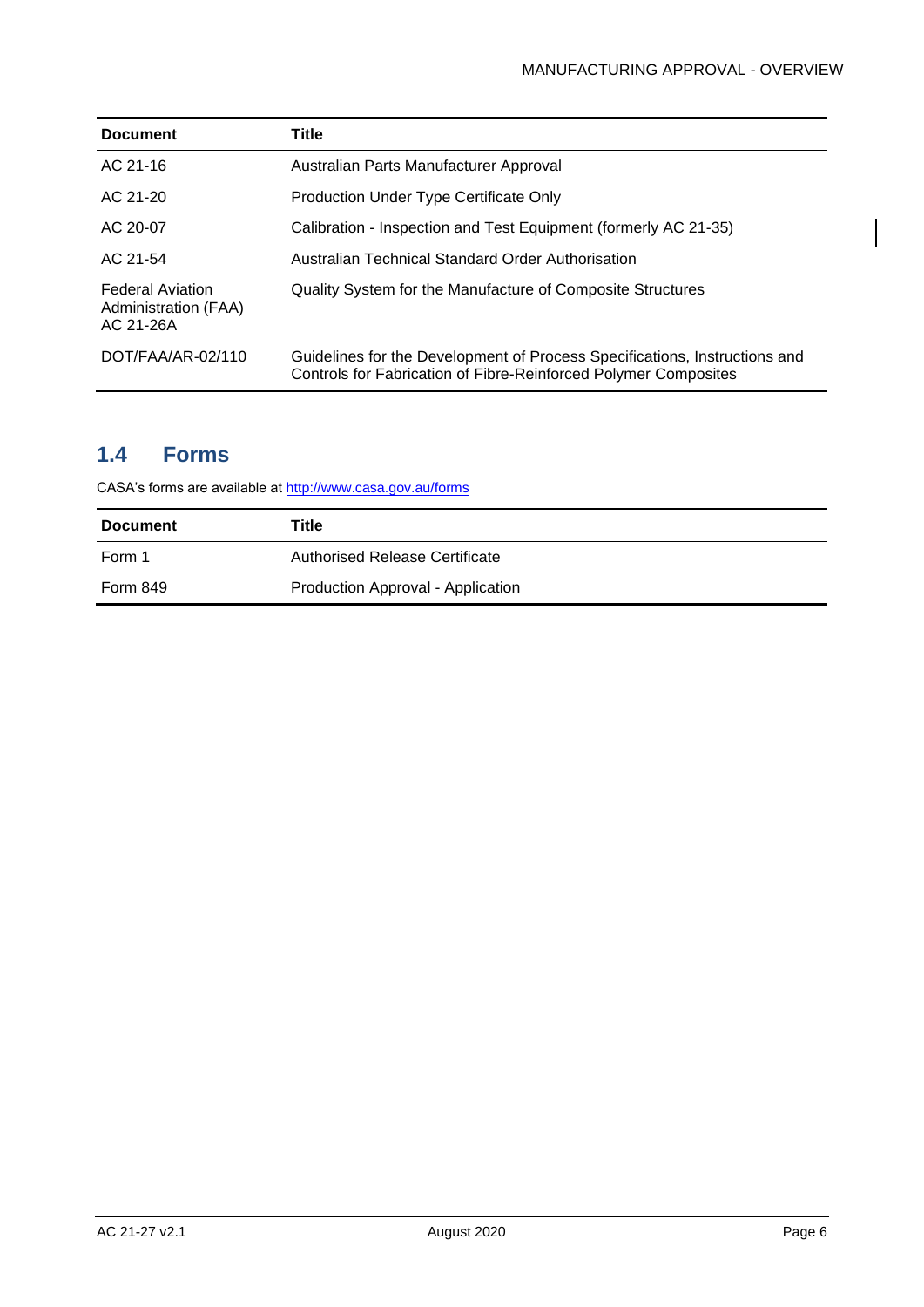## <span id="page-7-0"></span>**2 Part 21 Manufacturing Approvals**

## <span id="page-7-1"></span>**2.1 Purpose of a Part 21 manufacturing approval**

- 2.1.1 A type certificated aircraft is airworthy when it conforms to its approved design and is in a condition for safe operation.
- 2.1.2 The purpose of a Part 21 manufacturing approval is to provide the requisite level of safety assurance that each finished aircraft or aeronautical product manufactured under that approval conforms to the approved design and is in a condition for safe operation.
- 2.1.3 In particular, a production approval holder must have the personnel, procedures, quality systems, data, equipment and facilities that are necessary for the particular product(s) and the kind of approval.

## <span id="page-7-2"></span>**2.2 Types of approval**

- 2.2.1 There are currently two methods under which approval for the manufacture of type certificated aircraft, aircraft engines and propellers (classified as Class I products) can be achieved. They are:
	- − production under a Type Certificate (TC) only <sup>1</sup>
	- − manufacture under a Production Certificate (PC).<sup>2</sup>
- 2.2.2 Part 21 approvals to manufacture parts for type certificated aircraft are generally one of the following:
	- $-$  A PC<sup>3</sup>
	- an Australian Parts Manufacturer Approval (APMA)<sup>4</sup>
	- − an Australian Technical Standard Order Authorisation (ATSOA).<sup>56</sup>
	- **Note:** This AC does not cover approvals granted under the continuing airworthiness regulations for maintenance organisations to manufacture/fabricate parts in the course of maintenance.

<sup>1</sup> Refer to regulations 21.121 to 21.130A of Subpart 21.F.

<sup>2</sup> Refer to regulations 21.131 to 21.166 of Subpart 21.G.

<sup>3</sup> Refer to regulation 21.133 of Subpart 21.G.

<sup>4</sup> Refer to Subpart 21.K.

<sup>5</sup> Refer to Subpart 21.O.

<sup>&</sup>lt;sup>8</sup> The identical nature of a part would be difficult to prove without a licensing agreement with the TC or STC holder.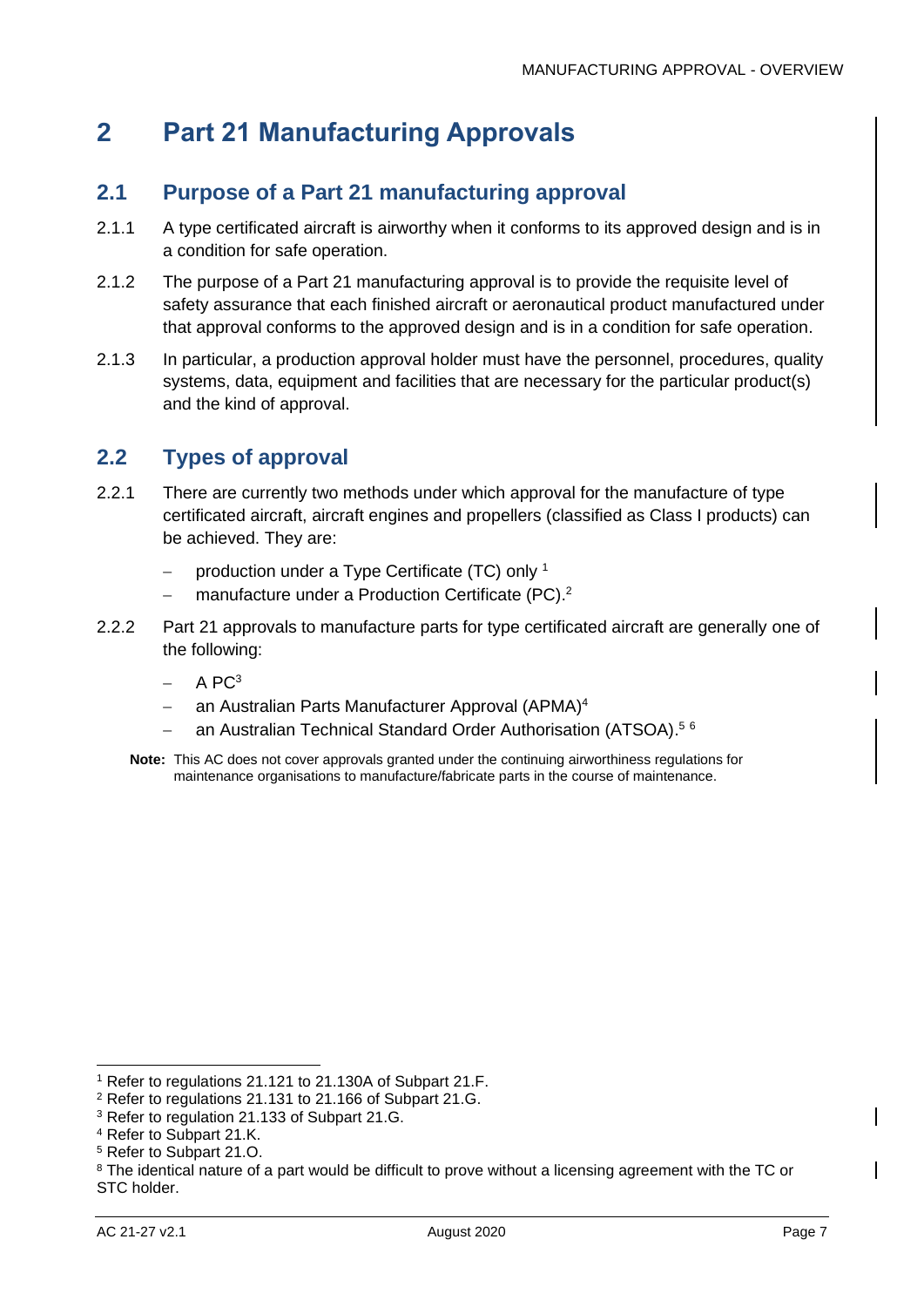## <span id="page-8-0"></span>**3 Production types**

## <span id="page-8-1"></span>**3.1 Production under a Type Certificate**

- 3.1.1 Production under a TC is a means by which the holder of a TC, or a licence agreement to manufacture a type-certificated product, may be approved to manufacture. It is generally issued as an interim approval while the manufacturer develops their production inspection system (PIS) in preparation for a PC. Approval to manufacture under a TC requires a higher level of involvement of CASA in the production process than a PC.
- 3.1.2 A manufacturer who does not hold a PC, but who has been issued with a TC or has a licence agreement to manufacture a type-certificated product, who wishes to commence manufacturing must, within six months from the date of issue of the TC, establish and have approved by CASA a production inspection system (PIS) in accordance with paragraph 21.123 (1) (c). This is to ensure that each example of the product conforms to the type design and is in a condition for safe operation.
- 3.1.3 A manufacturer of an aircraft, aircraft engine or propeller being manufactured only under a TC must make each aircraft, aircraft engine or propeller available for inspection by CASA in accordance with regulation 21.123.
- 3.1.4 Prior to approving the PIS, CASA will inspect and confirm the following criteria of each product:
	- − technical data
	- − processes and procedures
	- conformity with type design
	- − suitability for issue of a Certificate of Airworthiness (CofA) for each example of the product manufactured.

**Note:** CASA will also progressively review and approve the development of the PIS during this time.

- 3.1.5 In the event that a manufacturer does not establish and implement an approved PIS within the required 6 month period, CASA will discontinue its inspections and production will cease (unless otherwise specifically authorised by CASA). However, a manufacturer may apply for an extension of time when there are unusual or extenuating circumstances that precluded, or would preclude, the establishment of such a system within the allowed timeframe.
- 3.1.6 Once the manufacturer is operating with the full approved PIS, development of the additional criteria required for a PC should be progressed.
- 3.1.7 Additional guidance on the subject of production under a TC is contained in AC 21.20.

## <span id="page-8-2"></span>**3.2 Production under a Production Certificate**

- 3.2.1 A PC is the standard international civil aviation manufacturing approval for type certificated aircraft and parts.
- 3.2.2 In order to be eligible for the issue of a PC, the applicant must be the holder of, or have manufacturing rights to, a TC or STC and satisfy the requirements for a quality system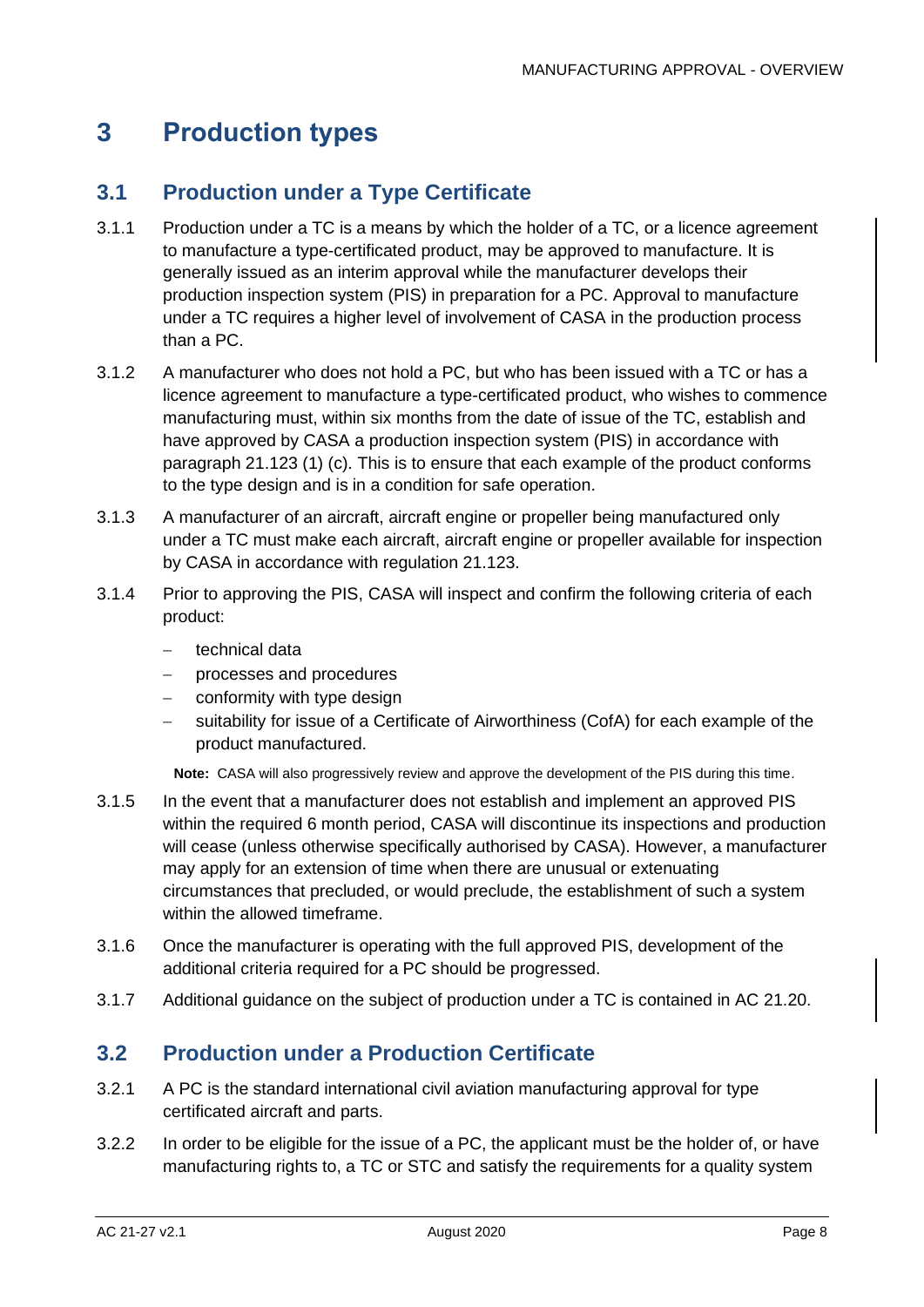as specified in regulations 21.139 and 21.143. The existence of an International Organization for Standardization (ISO 9000) or AS9100 series quality system will not, in itself, show compliance with this requirement - the system must address all the requirements of the Australian regulations.

- 3.2.3 A one-off PC permits the manufacture of aircraft parts for supply to a maintenance organisation or an aircraft owner or operator. This kind of approval is intended for support of in-service aircraft and may therefore be approved with more flexible arrangements than a normal PC to accommodate in-service scenarios. Flexible arrangements may not be appropriate for parts that have significant safety effects, so the scope of the production limitation record (PLR) is described accordingly.
- 3.2.4 Additional guidance on manufacturing under a PC is contained in AC 21-14.

### <span id="page-9-0"></span>**3.3 Australian parts manufacturer approval**

- 3.3.1 An APMA is a means for approval and manufacture of replacement and modification parts for type certificated aircraft. The intent is that replacement or modification parts for installation on a type certificated product meet substantially the same requirements as required for type certification, but through a dedicated, and therefore simpler, process.
- 3.3.2 An APMA is required for manufacture of aircraft parts to be sold for installation on type certificated aircraft or aeronautical products, other than:
	- parts produced by the holder of a TC or PC
	- − 'standard parts' as per regulation 21.306
	- − parts approved and manufactured under an Australian Technical Standard Order (ATSO)
	- − parts manufactured in the course of maintenance by an approved maintenance organisation
		- parts manufactured under a one-off PC for supply to either of the:
			- holder of a Certificate of Approval engaged in the maintenance of an aircraft for installation in or on the aircraft
			- o operator of an aircraft or the owner of an aircraft, aircraft engine or propeller for installation in or on the aircraft, aircraft engine or propeller.
	- parts manufactured by an owner or operator for maintaining or altering an aircraft, an aircraft engine, or propeller that has been manufactured by the owner or operator.
- 3.3.3 The approval granted under Subpart 21.K is an engineering approval of the design data, combined with a manufacturing approval. CASA will ensure that the manufacturer has sufficient manufacturing capability to carry out the fabrication in accordance with the design data. CASA will also check that the manufacturer has a fabrication inspection system (FIS) in place ensuring that the product conforms to that data and is safe for installation in a type-certificated product.
- 3.3.4 The circumstances that may involve an APMA include a parts manufacturer producing any of the following: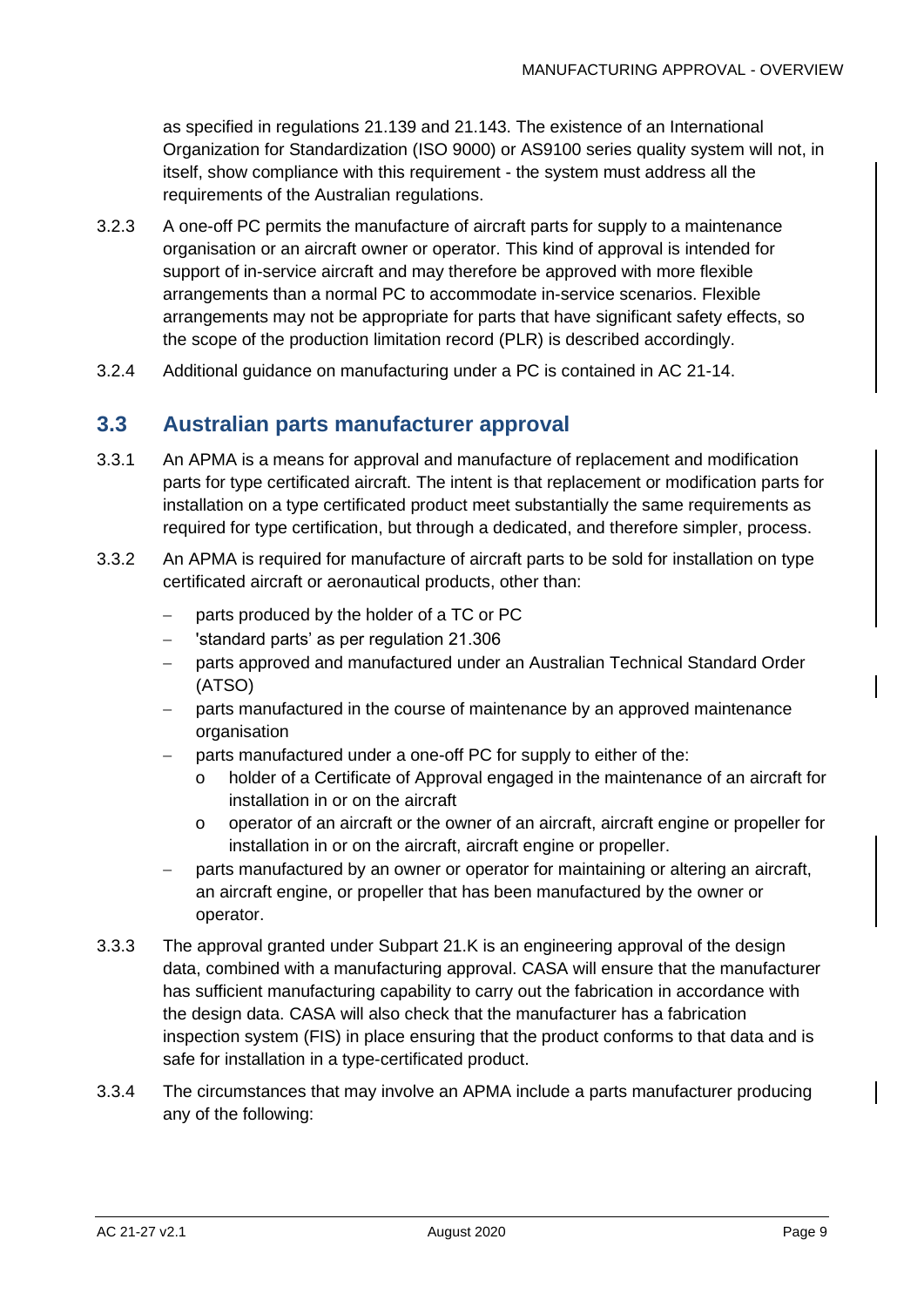- a part that is a replacement part to one manufactured by a TC or STC holder, and which is identical to the TC or STC part<sup>8</sup>
- − a part that can be used in lieu of a TC or STC holder's part, but is not identical—in this case, full substantiation of design must be shown with the applicable airworthiness requirements of the CASR (i.e. a replacement part that is, in effect, a modification), noting that:
	- o a replacement part is a direct substitute for a product approved under a TC
	- o a modification product is new to the aircraft, engine or propeller and approved under a major or minor change to the type design
- − a part under licence to a TC or STC holder but not using the TC holder's inspection or quality system<sup>9</sup>
- a parts manufacturer producing a part that is approved for installation on an aircraft under design approvals given under an STC or Subpart 21.M (regulations 21.435 or 21.437).
- 3.3.5 The applicant must show that the design meets the applicable airworthiness requirements. CASA may approve an APMA on the basis of any of the following:
	- an examination of the design
	- the technical data for the design approved under regulation 21.009
	- a certification activity from an approved design organisation.
- 3.3.6 However, technical data for an APMA may only be approved by CASA or a person who has been authorised to approve technical data for an APMA (i.e. whose scope of approval includes paragraph 21.009 (1) (g)). Technical data approved for the purpose of a modification/repair design approval under regulations 21.435 or 21.437 may be used as a basis for approval of an APMA, but may need to be supplemented to cover the manufacturing requirements associated with an APMA if there is insufficient manufacturing information in the technical data.
- 3.3.7 Additional guidance on APMAs is contained in AC 21-16.

### <span id="page-10-0"></span>**3.4 Australian Technical Standard Order Authorisation**

- 3.4.1 An ATSO is a minimum performance standard issued by CASA for specified materials, parts, processes, or appliances (i.e. articles) used on civil aircraft. Each ATSO covers a specific type of article.
- 3.4.2 An ATSOA is a design and production approval issued by CASA to the manufacturer of an article that has been found to meet a specific ATSO, FAA Technical Standard Order (TSO) or European Technical Standard Order (ETSO). The manufacturer must also have a quality system that meets the requirements of the regulations.
- 3.4.3 During the application for an ATSOA, the manufacturer certifies, after suitable evaluation and testing, that an article complies with minimum performance standards set forth by a specified ATSO, TSO or ETSO. CASA would then find compliance against

<sup>&</sup>lt;sup>8</sup> The identical nature of a part would be difficult to prove without a licensing agreement with the TC or STC holder.

<sup>9</sup> Approval of parts manufactured under this provision that have been installed on foreign state of design aircraft exported from Australia will not necessarily be recognised by foreign NAAs, including the NAA that issued the original TC.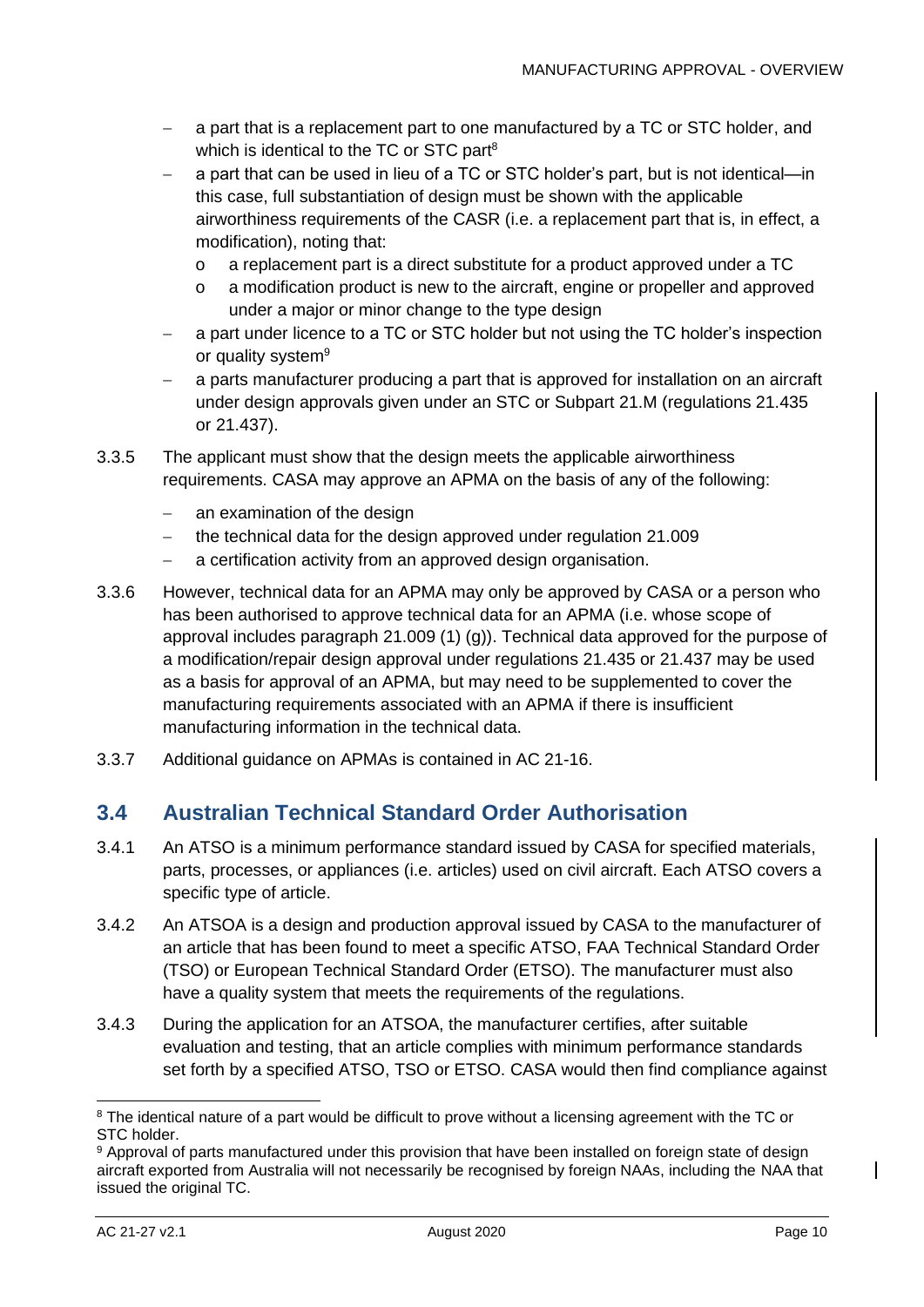Part 21, assess the applicant's quality system and authorise the production of the article under the ATSOA system.

- 3.4.4 An ATSOA does not confer installation authority. The installation of an article manufactured under an ATSOA must be approved separately in a manner identified in Part 21, such as type certification, an STC or a Subpart 21.M modification/repair design.
- 3.4.5 Further guidance on ATSOAs is provided in AC 21-54.
- 3.4.6 It is possible for CASA to issue a letter of ATSO design approval for an imported appliance. Refer to Section 6 of AC 21-54 for further details.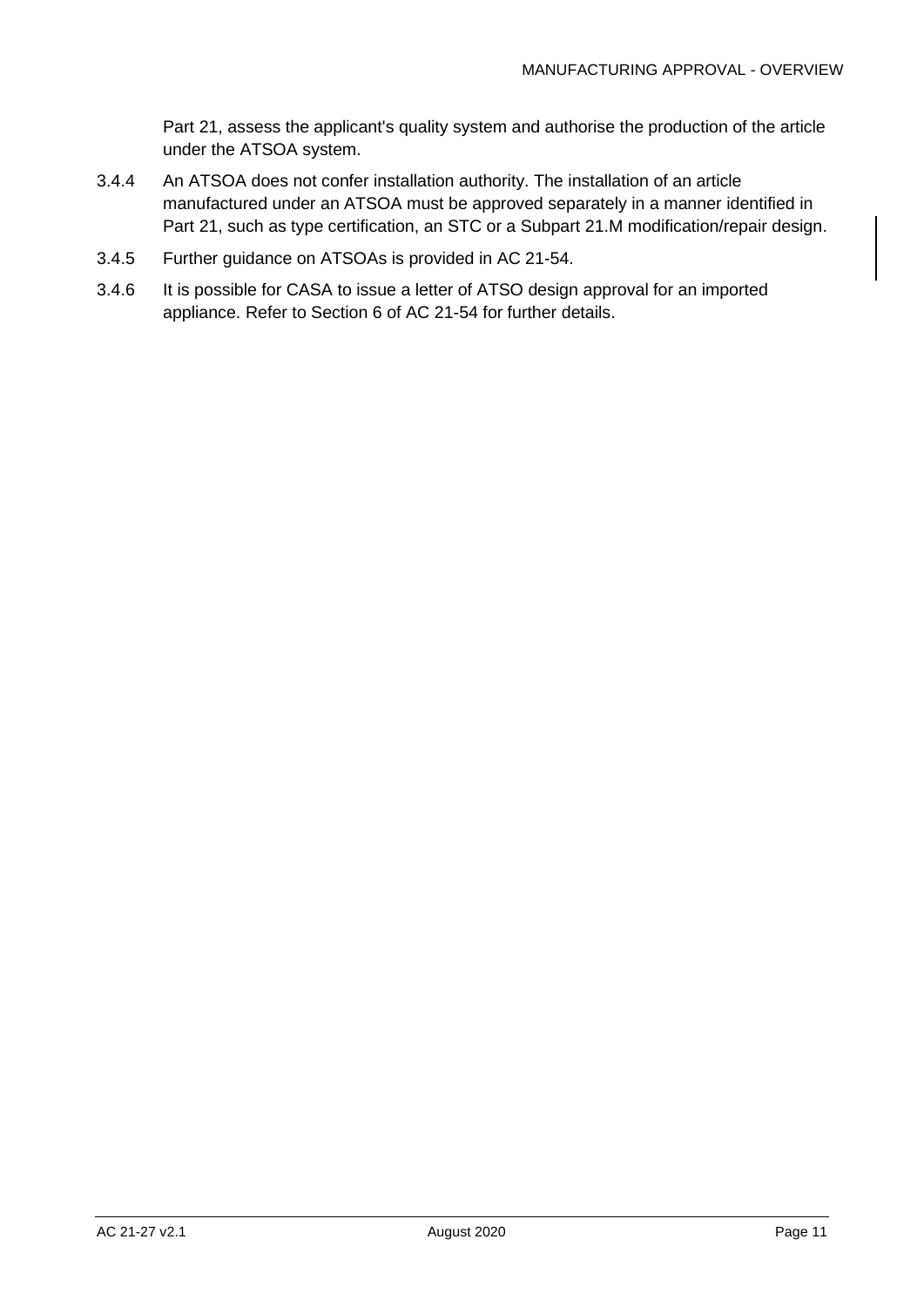## <span id="page-12-0"></span>**4 Quality systems for manufacture (PC, APMA, ATSOA)**

#### <span id="page-12-1"></span>**4.1 Introduction**

- 4.1.1 All the Part 21 manufacturing approvals outlined in this AC require the applicant to have quality system (or FIS for an APMA) that ensures each product and article conforms to its approved design and is in a condition for safe operation. Quality system requirements are scalable, depending on the size and complexity of the PAH and of the product or article produced.
- 4.1.2 This section provides an overview of the assessment process for a Part 21 manufacturing quality system.

#### <span id="page-12-2"></span>**4.2 Overview of stages**

4.2.1 Assessment of any quality system is normally a three-stage process as described below:

#### **Stage 1 – Desktop review**

4.2.2 CASA conducts a 'desktop review' of the applicant's system to ensure that all the required procedures have been included and adequately address the regulatory requirements.

#### **Stage 2 – Quality system evaluation**

- 4.2.3 CASA evaluates the system at the manufacturing location(s) to ensure that:
	- − the applicant's procedures have been implemented
	- all procedures have been documented
	- − the manufacturer effectively controls the work to be undertaken.

#### **Stage 3 – Manufacturer's corrective action**

- 4.2.4 If required, the manufacturer initiates corrective action to amend documented procedures and to address any noted deficiencies or discrepancies in the quality system.
- 4.2.5 Quality systems for PCs and ATSOAs must comply with regulations 21.143 and 21.144. The quality system must be documented in a manual and must describe the following functions (as applicable):
	- − organisation structure and appointed persons
	- − technical data control
	- − manufacturing processes
	- − special processes
	- − non-destructive testing (NDT)
	- − tool and gauge control
	- − supplier control and receiving inspection
	- inspection and testing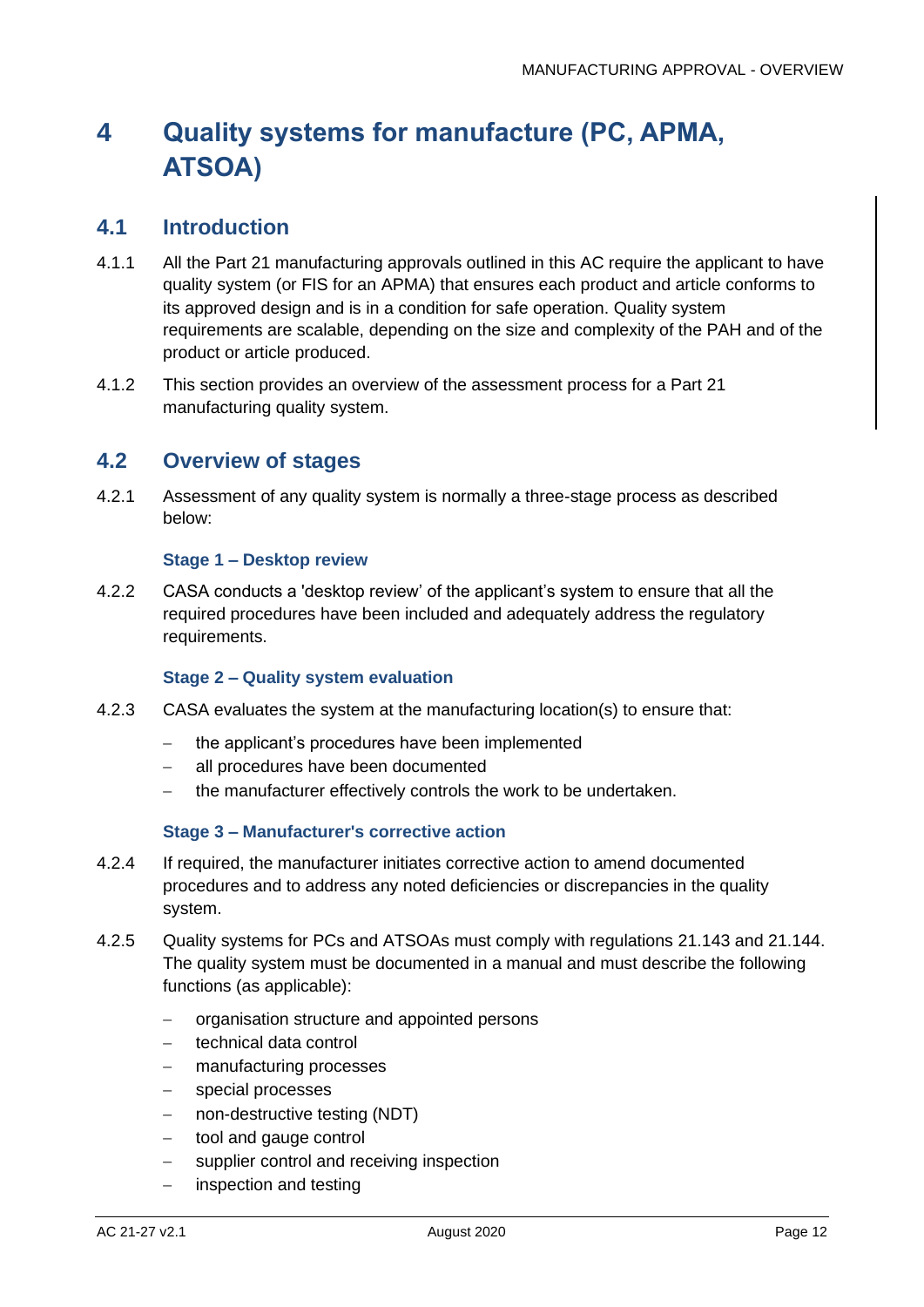- − material review or rejection procedure
- − stores control procedure
- − certification and release of completed parts/products
- − service difficulties and product support
- − internal audits
- − maintenance of a quality system.
- 4.2.6 CASA recommends that the additional information listed below is included in the quality system manual in order to allow for its effective revision and configuration management.
	- first page:
		- o name of the manual
		- o name and address of the organisation
		- o production approval number
		- o approval date
	- each page:
		- o name of organisation
		- o manual identification
		- o amendment/revision number of the manual
	- − general chapters:
		- o Table of contents
		- o List of effective pages
		- o Amendment list
		- o Distribution list
		- o Terms and abbreviations
		- o Introduction/Description of the organisation
		- o Policy statement signed by the Accountable Manager
- 4.2.7 Further information of these topics is provided in [Appendix A.](#page-16-0) Not all elements specified in [Appendix A](#page-16-0) would necessarily be applicable to every manufacturing activity. However, it is essential that all aspects of the intended manufacturing activity are clearly and adequately specified in the applicant's quality system manual.
- 4.2.8 The requirements of the APMA FIS are detailed in subregulation 21.303 (11). Whilst the FIS for the APMA does not contain a requirement for the applicant's organisational structure, CASA suggests that it is good practice to address the requirements of Appendix sections [A.1](#page-17-0) and paragraph [A.1.2.](#page-17-1)

#### <span id="page-13-0"></span>**4.3 Stage 1 – Desktop review**

4.3.1 This phase of the evaluation is a thorough analysis of a manufacturer's data (including any referenced procedures, policies, standards, instructions, processes) which describe the quality system required for the particular production approval.

#### **4.3.2 Data analysis method**

- 4.3.2.1 CASA will critically analyse the submitted data to ensure that:
	- the described quality system will adequately provide for the consistent acceptance of only those products/parts that conform with the approved design data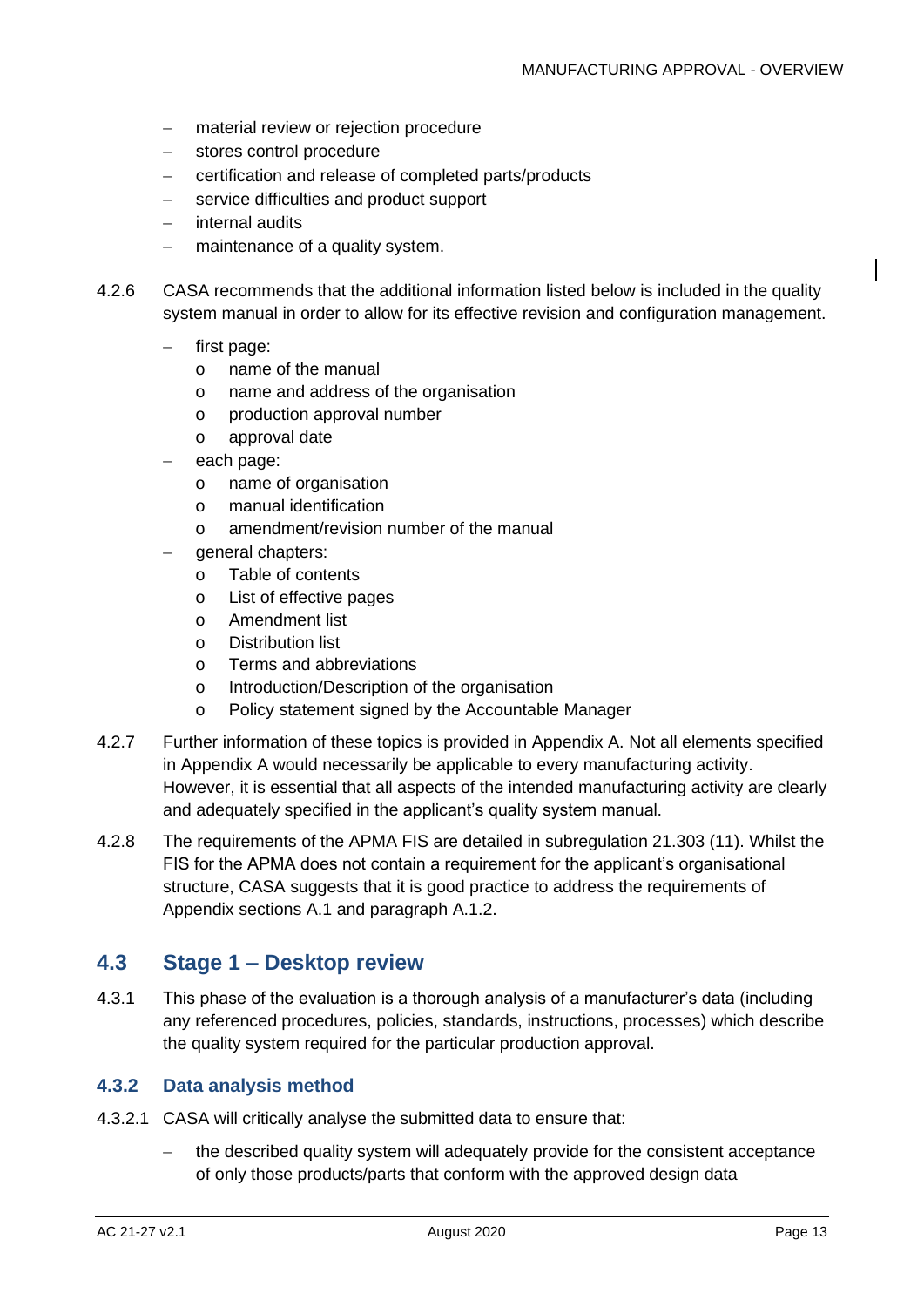- − the manufactured products/parts are in a condition for safe operation/installation.
- 4.3.2.2 A quality system must be adequately described. The prime objective in analysing the data is to ensure that the quality system meets the intent of the pertinent rules and that such a system can be realistically implemented.
- 4.3.2.3 All data should be positively identified by title, revision, and date. It should also be approved for use by an authorised management representative.
- 4.3.2.4 The initial analysis of a manufacturer's quality system data will be thorough and comprehensive. Subsequent analysis of a particular manufacturer's data may consist of:
	- − a cursory review of previously submitted data to determine whether or not the data has remained adequate
	- a thorough review of any data which has been revised since the last evaluation
	- − a thorough review of any new data which has been developed and implemented since the last analysis. For example, review of the quality assurance provisions of a new bonding process introduced subsequent to the last analysis.

#### **4.3.3 Quality system functions**

- 4.3.3.1 Notwithstanding the type of production authorisation held, the product or article must be produced in conformity with the approved design data and be in a condition for safe operation.<sup>12</sup>
- 4.3.3.2 The major system functions suggested in [Appendix A](#page-16-0) are common to all production authorisations, although the level of detail required to ensure control of any particular function may vary between the different types of approvals. The applicant's system should adequately address each function, and that the function procedures are satisfactory to ensure the product/part conforms to the approved design. These functions include the essential elements and the analysis criteria that CASA will apply when assessing the applicant's system.

### <span id="page-14-0"></span>**4.4 Stage 2 – Quality system evaluation**

4.4.1 This phase of the assessment consists of an analysis of the quality system at the manufacturer's production facilities and all applicable major system functions to determine if the manufacturer has satisfactorily implemented and is maintaining the required inspection system.

#### **4.4.2 System assessment**

4.4.2.1 CASA will ensure that the manufacturer practices rigorous system discipline; however, CASA does not dictate to a manufacturer the specific manner in which a product will be produced. Once a manufacturer commits to a specific system that is acceptable to CASA, the manufacturer is obligated to adhere to every facet of the system without deviation, unless otherwise approved by CASA to do so.

<sup>&</sup>lt;sup>12</sup> Refer to regulations 21.165 and subregulation 21.303 (14).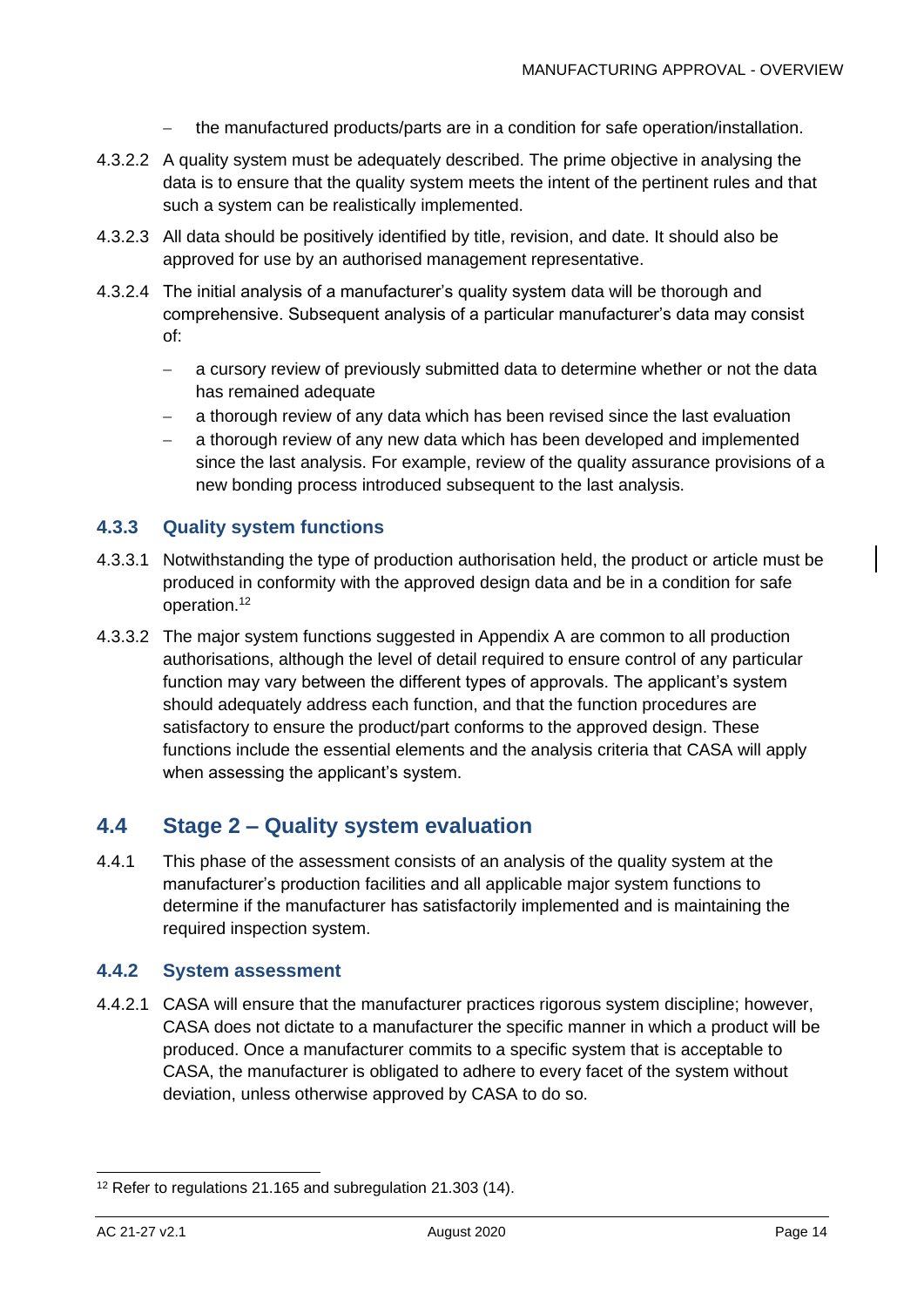4.4.2.2 Whenever a change to the system is necessary, the manufacturer must make the change in accordance with the provisions of the approved system prior to implementation.

## <span id="page-15-0"></span>**4.5 Stage 3 – Manufacturer's corrective action**

- 4.5.1 The manufacturer may be required to initiate corrective action to address any noted deficiencies or discrepancies arising from assessment of an initial application or change to an existing system, as identified by CASA.
- 4.5.2 After the production authorisation has been issued, any requests for a change to the production authorisation should be submitted to the CASA Permissions Application Centre (PAC) via CASA Form 849.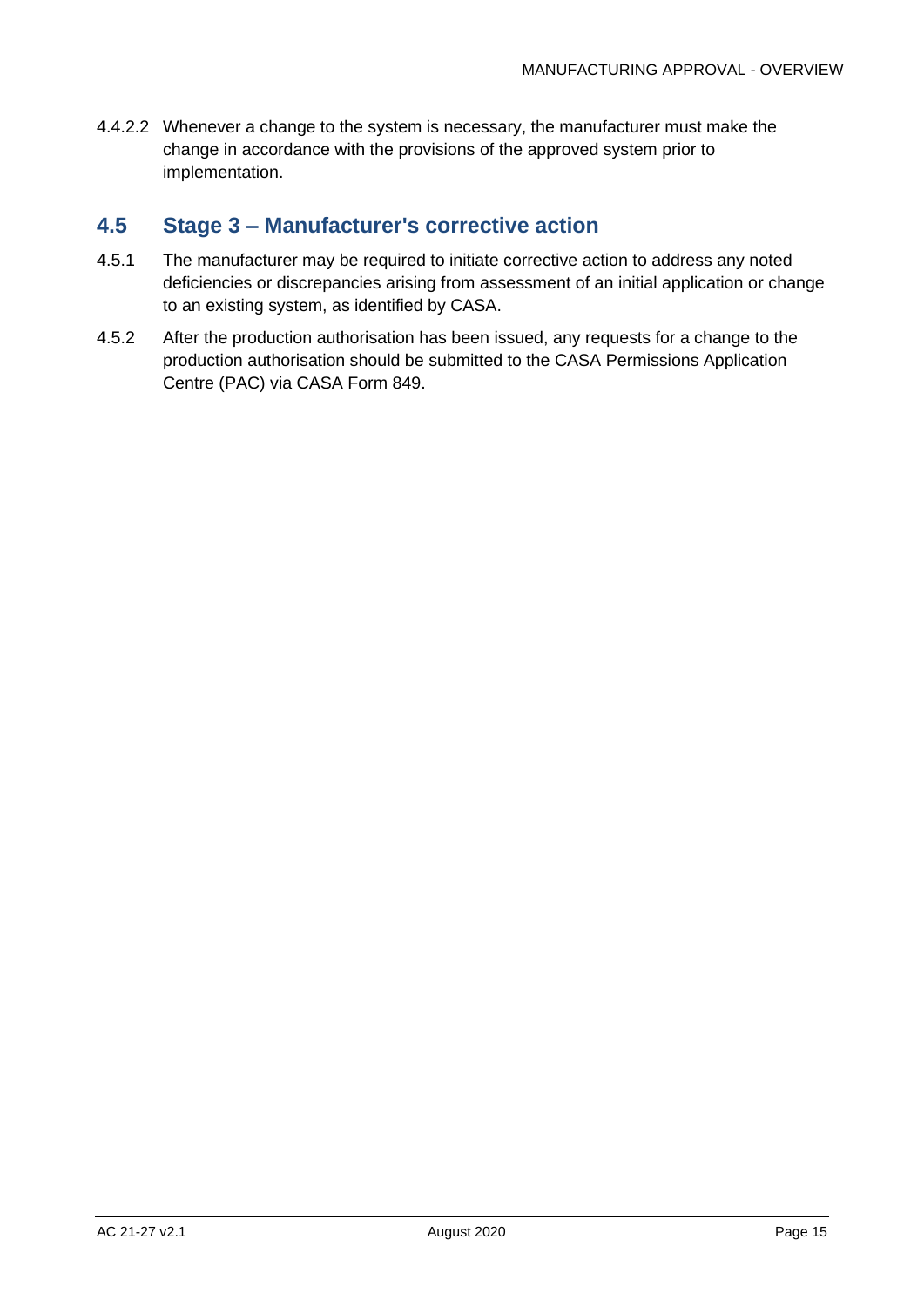# **Appendix A**

# <span id="page-16-0"></span>**Quality system functions – additional information**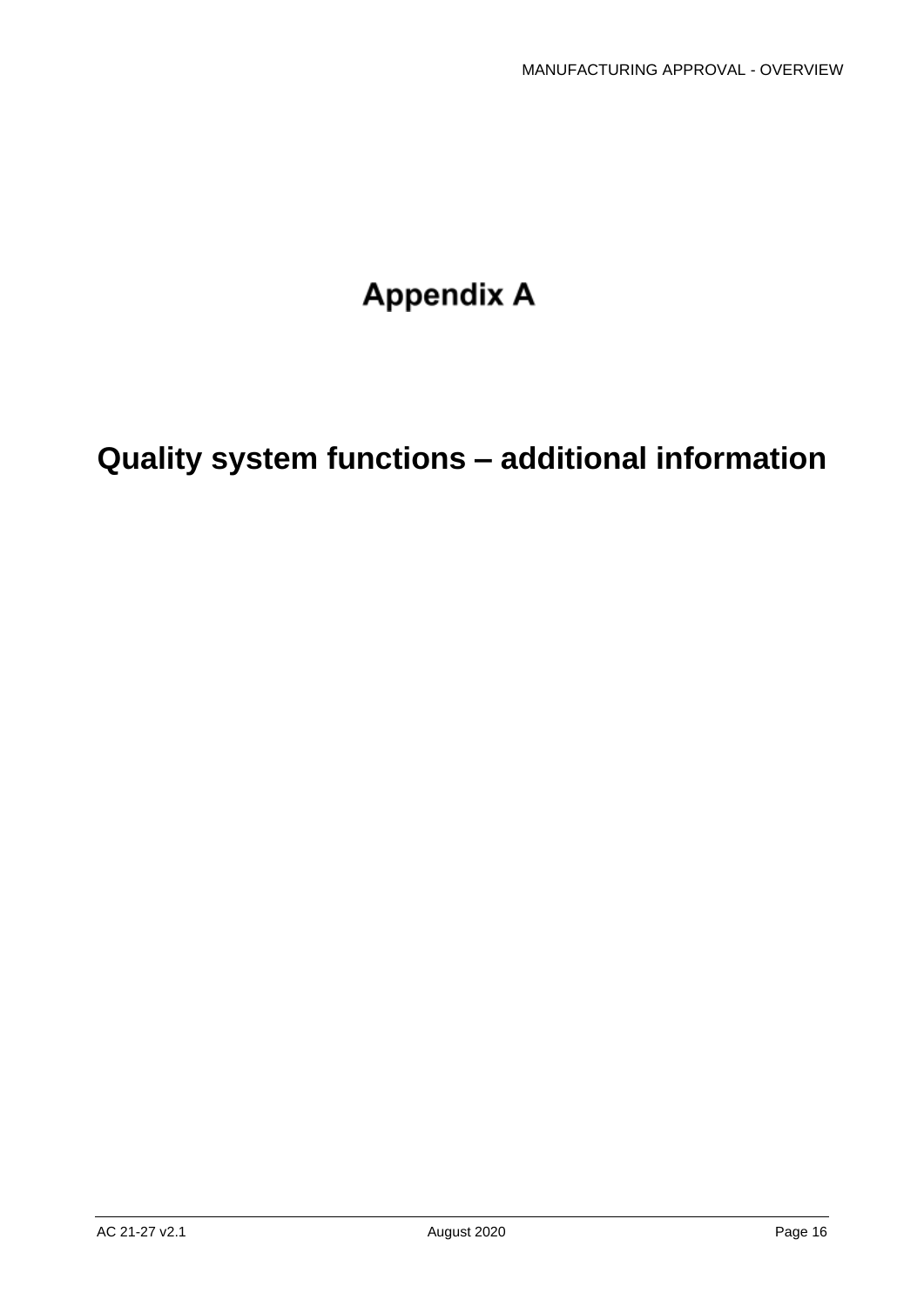The applicant should consider the following criteria before making an assessment application to CASA. Not all elements specified in this appendix are applicable to every manufacturing activity. Requirements are scalable, depending on the size and complexity of the PAH and of the product or article produced.

#### <span id="page-17-0"></span>**A.1 Organisation structure and appointed persons**

#### **A.1.1 Considerations**

- A.1.1.1 The manufacturer should have:
	- management responsibility for the quality system described in the quality data
	- − clearly defined responsibilities for control of management, production and quality functions, including internal audit responsibilities
	- management responsibility for training of personnel
	- personnel performing critical operations, inspections, special processes etc. or certifying for inspections and/or stages of work are adequately trained and approved.

#### <span id="page-17-1"></span>**A.1.2 Analysis criteria**

- A.1.2.1 The manufacturer should consider the following analysis criteria when compiling an application to submit to CASA:
	- − a clear, concise statement that describes the assigned responsibilities and delegated authority of the quality function
	- − a table of organisation that describes the functional relationship of the quality function to management and to the other organisational components
	- a table of organisation that describes the chain of authority and responsibilities within the quality function
	- − a list of company authorised personnel for the purposes of conducting conformity inspections and issue of CASA Form 1.
	- − procedures describing the duties and responsibilities of the Accountable Manager, Production Manager and Quality Manager or managers with equivalent functions and responsibilities
	- − procedures for incorporating changes to the quality system and outlining the authority of those who are authorised to make such changes
	- − procedures to ensure that any change to the quality system which may affect inspection, conformity, or airworthiness of the product are forwarded to CASA in writing
	- procedures for establishing and maintaining a system for all controlled documents identified in the quality system
	- procedures that provide for an adequate method of self-audit by the manufacturer of the entire quality system, including supplier facilities.

**Note:** The prime objective of the self-audit is for the manufacturer to determine compliance with their own procedures and to ensure that management is aware of any existing system deficiencies.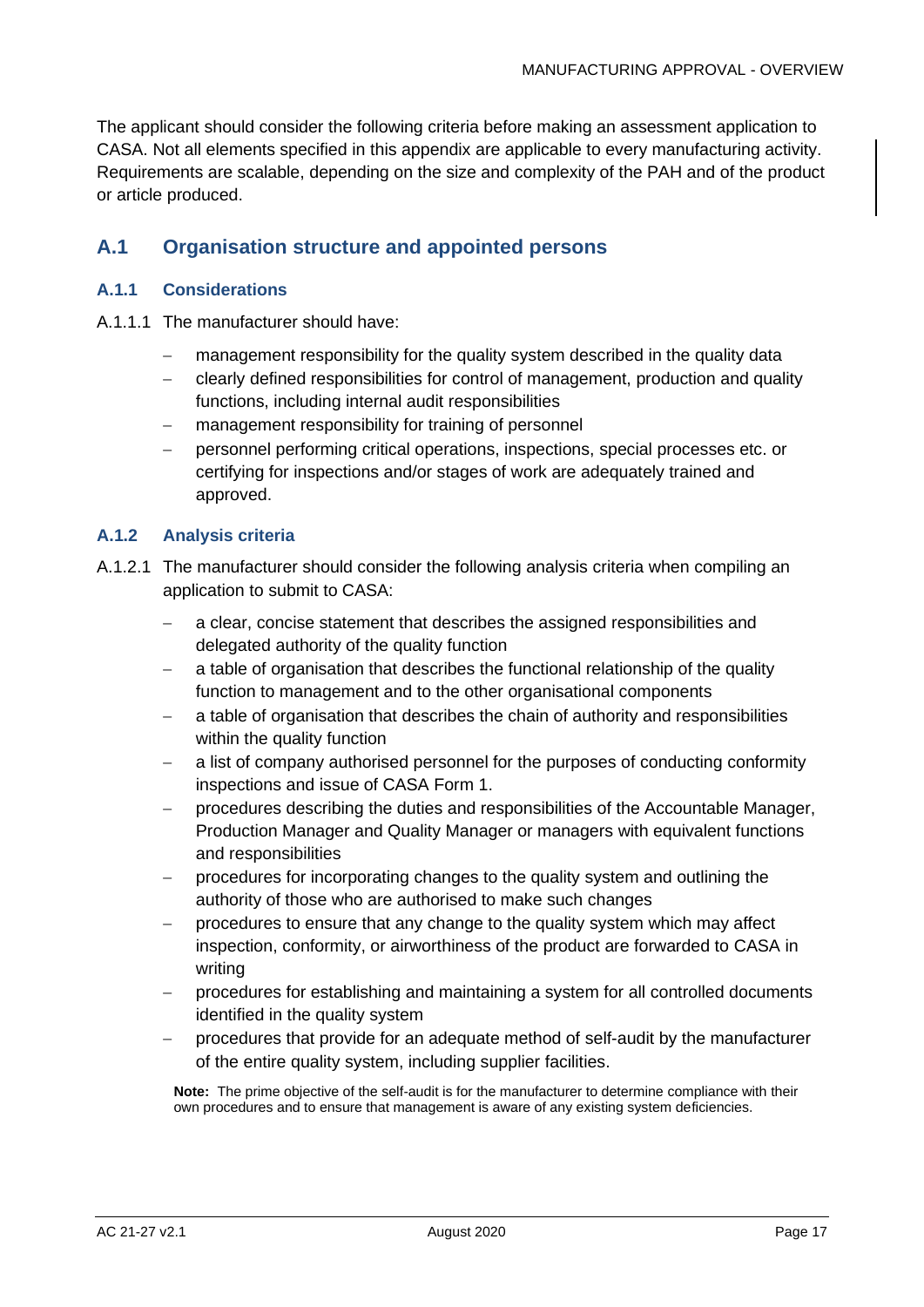### **A.2 Technical data control**

#### **A.2.1 Considerations**

- A.2.1.1 The following criteria should be considered when submitting technical data control for assessment:
	- − technical data (drawings, specifications, and changes thereto) should be approved only by personnel authorised to approve such documents
	- technical data should be approved prior to release, and should contain the signature (including electronic signature of the person authorised to release the data)
	- − distribution of technical data should be controlled to ensure they are current and readily available to production and inspection personnel
	- − inapplicable, inappropriate or obsolete technical data should be removed from use
	- − only acceptable approved technical data should be used for inspection acceptance
	- − drawings and specifications bearing unauthorised changes or unauthorised notations should not be used for inspection acceptance purposes
	- ensuring procedures adequately provide for immediate incorporation of design changes resulting from Airworthiness Directives (ADs) have been properly implemented.

**Note:** Technical data should be stored and retained in such a way that it is available to production staff and CASA when required.

#### **A.2.2 Analysis criteria**

- A.2.2.1 When compiling an application to submit to CASA, the manufacturer should include procedures:
	- for drawing and engineering change control
	- − for informing company inspectors of current approved changes in engineering data, specifications, and quality procedures
	- for the use of electronic signatures addressing elements such as control, traceability and security. The electronic signature procedures should include a description of the electronic system and a process by which alterations to the electronic signature procedures are submitted to CASA's engineering and manufacturing branch for evaluation and approval
	- to ensure that major changes to the design data are approved by CASA, or an appropriately Authorised Person or an Approved Design Organisation prior to being incorporated in the product/part
	- to ensure that design changes generated as a result of ADs are incorporated in the design data as per the AD requirements, to ensure that the design change is incorporated on production products prior to final acceptance
	- for the control, protection and back up of the information management system and electronic data storage.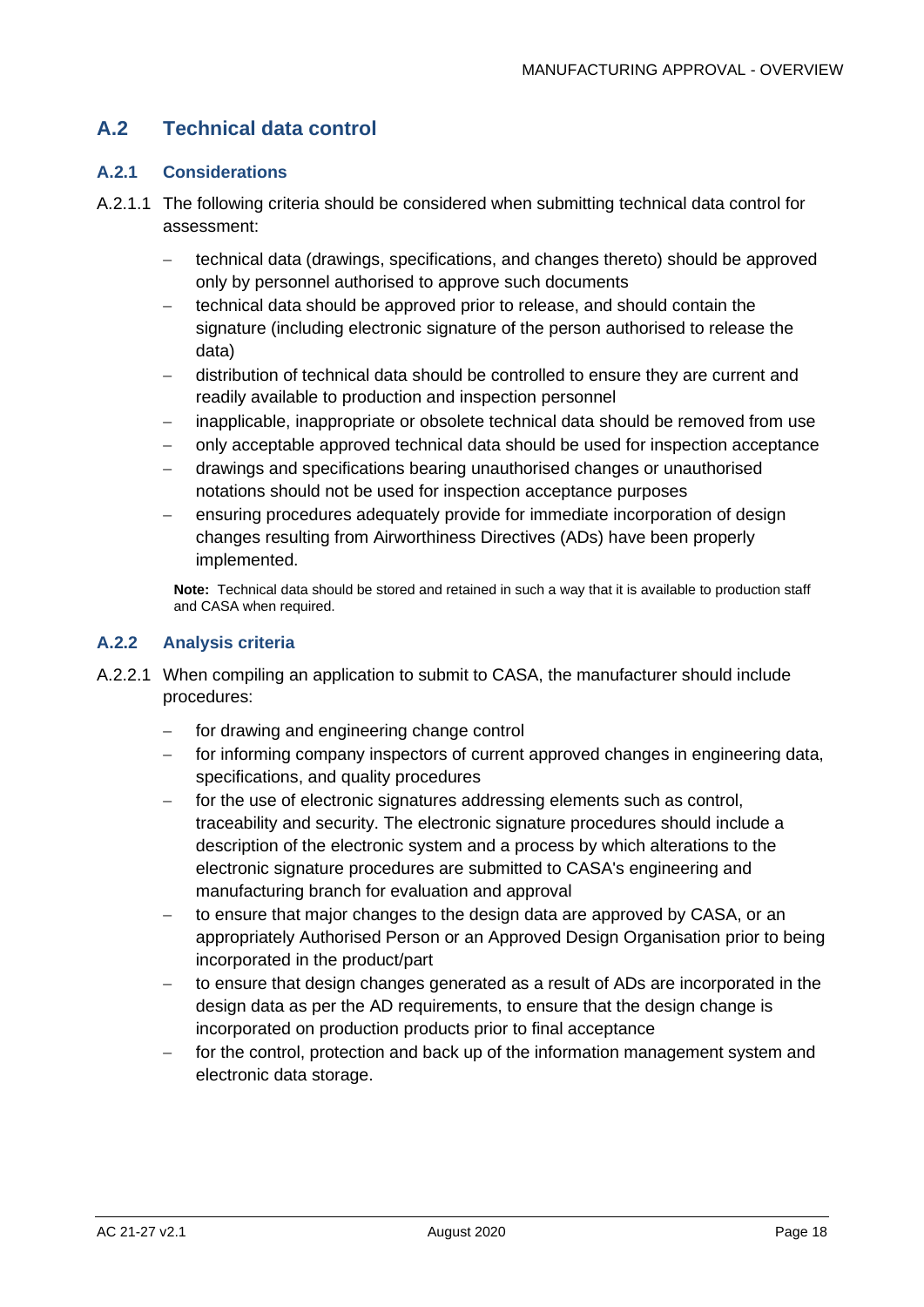### **A.3 Manufacturing processes**

#### **A.3.1 Considerations**

- A.3.1.1 The manufacturer should have the following processes in place:
	- − production facilities should be arranged to preclude contamination of products/parts (e.g. isolation of grinding, painting or sanding areas from a critical assembly area)
	- − products/parts must be properly handled and stored to prevent corrosion, damage or contamination
	- − shop travellers, checklists, or similar media should be used to ensure the proper movement, handling, and storage of products/parts from one station to another through all phases of the manufacturing process
	- inspection records should be maintained and used as required
	- − the degree of protection afforded by any sampling plan used should be known and the associated conditions for its satisfactory use enforced by the manufacturer
	- technical data should be appropriately authorised and should reflect the proper revision for the particular manufacturing process
	- − inspection stations should be located at points in the manufacturing process where accurate quality determinations can be made
	- − inspection equipment being used should be adequately controlled for accuracy
	- the facilities and equipment should be adequate for the manufacture and inspection of the products/parts in production
	- − planning methods should ensure the complete inspection of the production product/part
	- − inspection sequences should be established and inspections accomplished at intervals where accurate quality determinations can be made
	- non-conforming products/parts should be segregated and identified to preclude incorporation into the end product/part
	- − an operator verification program (production personnel performing in-process checks) if used, should have adequate controls so that final acceptance responsibility remains with the quality function
	- − the degree and timeliness of training that production personnel receive should be commensurate with the skill level necessary to perform the assigned duties.

#### **A.3.2 Analysis criteria**

- A.3.2.1 When compiling an application to submit to CASA, the manufacturer should include procedures:
	- for generating and approving manufacturing and inspection function recording sheets. These should list the approved data to be used, together with methods of inspection by tooling, characteristics, and sampling quantities. They should also identify the persons performing the manufacturing work, and those conducting the inspection and certification
	- − for suitable identification and inspection marking of products/parts throughout the manufacturing cycle, i.e. part number, serial number, acceptance, rejection, NDT, process and material identification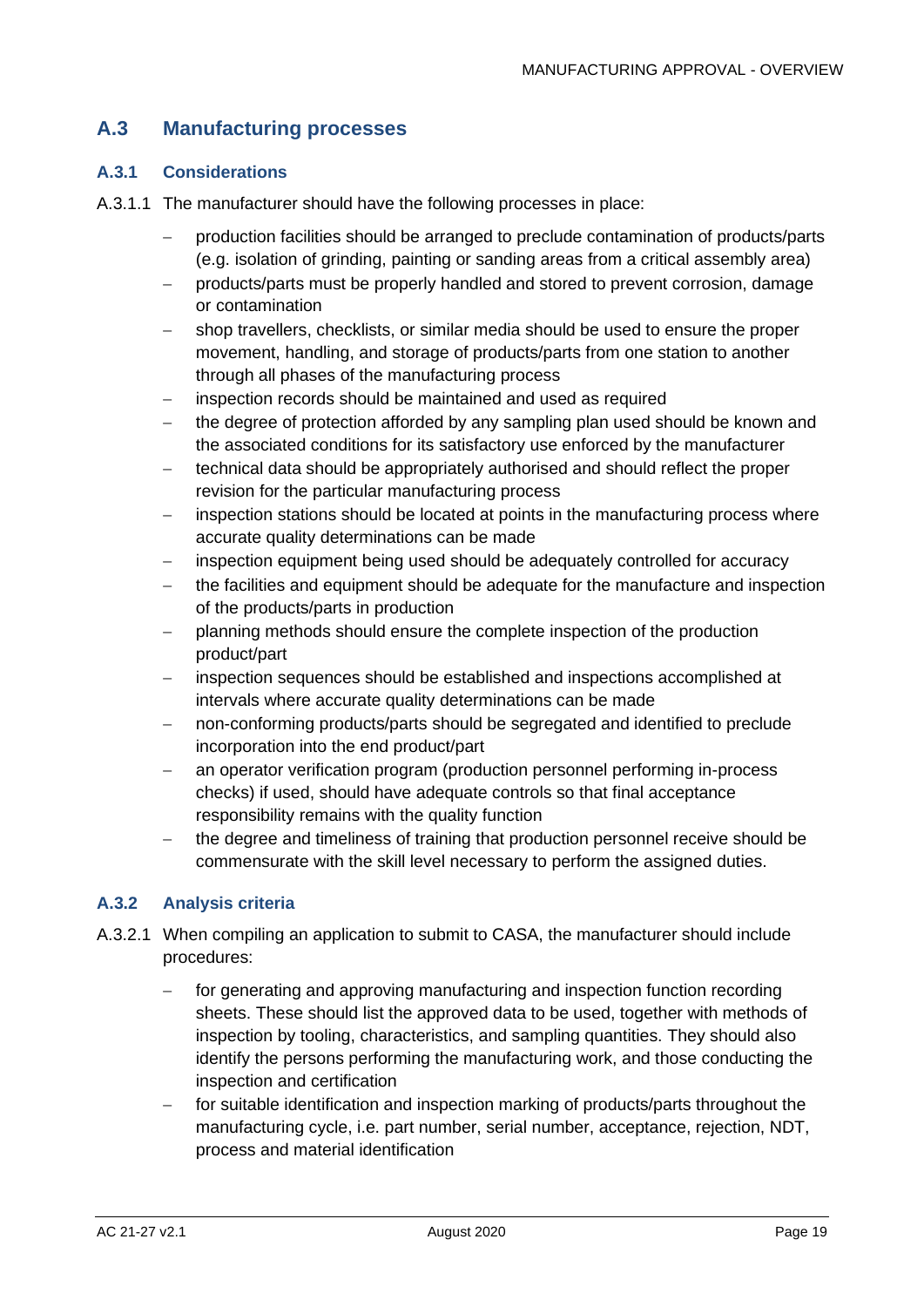- − outlining actions required or a flow chart for processing all products/parts through the manufacturing cycle
- that will provide for the selection of appropriate inspection methods, including calibration procedures for equipment, and plans for each product/part to ensure that all priority parts will be inspected as required to eliminate discrepancies and to ensure that the end item will be in conformity to the approved design data
- − for establishing and maintaining the qualifications of personnel as may be appropriate for the various processes, tests and inspection functions
- to control material lot splitting while in the manufacturing process to ensure complete accountability (i.e. action to be taken when a lot or batch contains more or less pieces than recorded on the shop traveller or check sheet)
- to control the movement of products/parts throughout the manufacturing process showing production and inspection status at all times
- for composites manufacturers detailing where the requirements of FAA AC 21-26A have been met
- − for the control and management of software used to control critical manufacturing processes.

#### **A.4 Special processes**

#### **A.4.1 Considerations**

- A.4.1.1 The manufacturer should consider the following:
	- − all processes should be covered by appropriate and approved specifications
	- − process specifications should contain inspection/quality assurance criteria, which will ensure that all products/parts that are processed and accepted conform to the particular specification
	- − current specifications should be readily available and be used by operators and inspection personnel
	- − any equipment such as tools, gauges, instruments, timers, ammeters and voltmeters should be readily available and maintained for accuracy
	- − processes, equipment, and operators should be qualified, approved and reassessed at appropriate intervals by the manufacturer in accordance with the specification/manufacturer's procedures
	- − products/parts should be properly handled throughout the area to prevent such things as damage, contamination and rust
	- records should be maintained to accurately reflect compliance with the specification **requirements**
	- − the degree and timeliness of training that production personnel received is commensurate with the skill level necessary to perform the assigned duties.

#### **A.4.2 Analysis criteria**

- A.4.2.1 When compiling an application to submit to CASA, the manufacturer should include procedures:
	- for the control of process characteristics that affect safety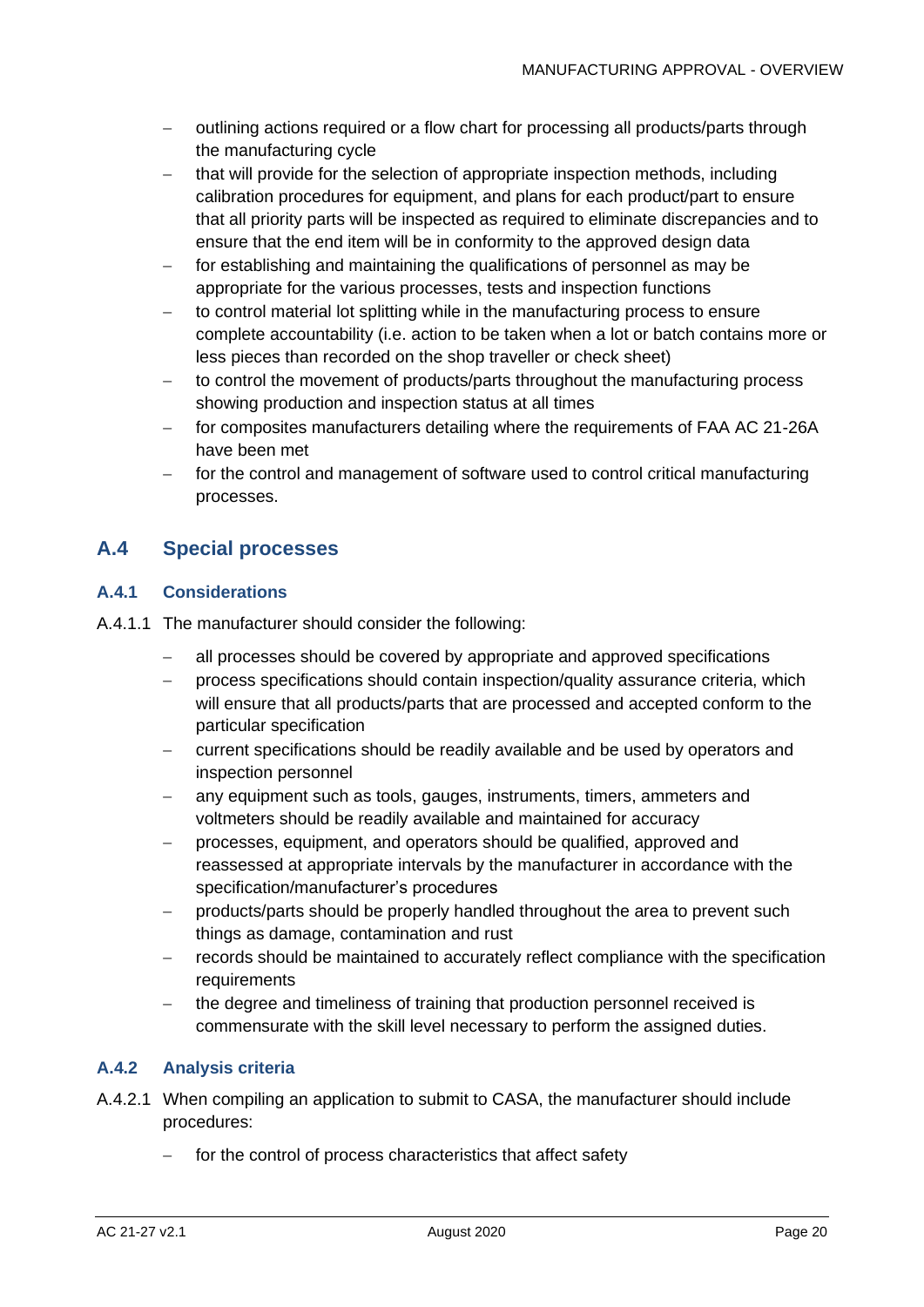- − that require all process changes to be submitted to CASA's engineering and manufacturing branch for evaluation and approval
- to address the necessary controls for special purposes as related to personnel qualifications, equipment and testing methods
- − for the inspection and quality assurance provisions of the process specification should be approved as part of the quality data, when applicable
- − for the qualification of special processes (if applicable).

#### **A.5 Non-destructive inspection**

#### **A.5.1 Considerations**

- A.5.1.1 The manufacturer should consider the following:
	- − operators should be qualified, and approved by CASA or by the manufacturer when authorised by CASA
	- − operators' qualifications should be kept current
	- − operators should always work to the current, applicable process specifications
	- − equipment should be inspected and calibrated periodically to ensure accuracy
	- − realistic acceptance criteria should be established
	- − inspection acceptance/rejection criteria should be established to conform with the current design data
	- − records should be maintained to accurately reflect compliance with the specification requirements.

#### **A.5.2 Analysis criteria**

- A.5.2.1 When compiling an application to submit to CASA, the manufacturer should include procedures:
	- for training, qualification and periodic re-qualification of personnel
	- − for periodic testing and calibration of equipment, processes and materials
	- − for performance of each NDT method utilised, including use of approved data, and certification of completed NDT inspection together with results.

#### **A.6 Tool and gauge control**

#### **A.6.1 Considerations**

- A.6.1.1 The manufacturer should consider the following:
	- − all equipment used for inspection purposes should have the degree of accuracy necessary to determine conformity of the characteristic being inspected
	- − tool and gauge controls should include procedures for protecting, maintaining and updating this equipment as required to ensure conformity to approved design data
	- − the quality system should require inspection acceptance and periodic reinspection of all inspection equipment
	- − the control of inaccurate items such as inspection tools, gauges, instruments and jigs should ensure their identification and removal from use until repair, rework or recalibration has been accomplished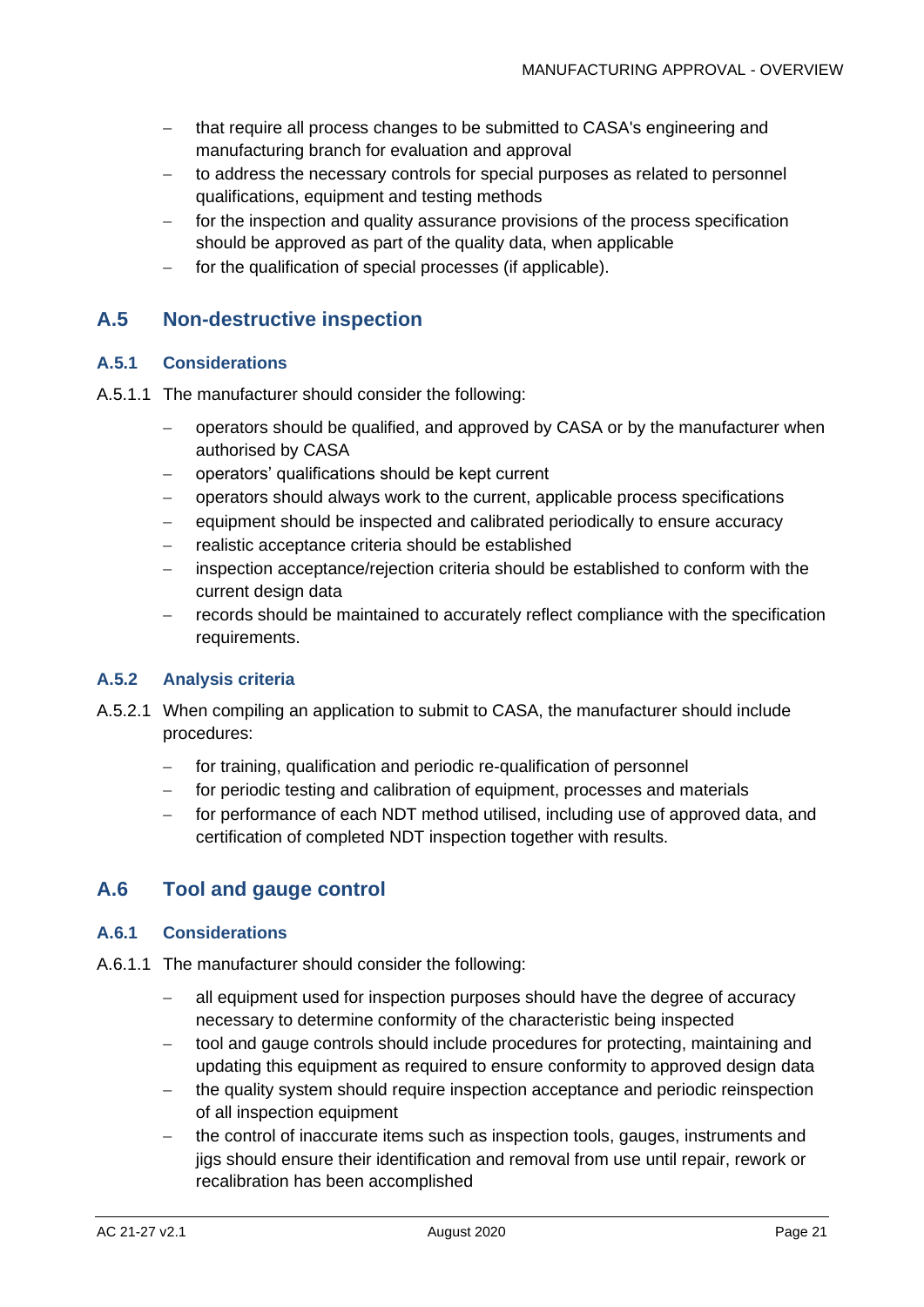adequate records should be maintained of all equipment used for inspection purposes. These records should contain the nomenclature, serial number, location, details of all repair or rework accomplished and date next inspection is due.

#### **A.6.2 Analysis criteria**

- A.6.2.1 When compiling an application to submit to CASA, the manufacturer should include procedures:<sup>13</sup>
	- − to ensure that calibration is traceable to national standards or equivalent foreign national body
	- that provide adequate instructions for the operation, inspection and testing of all equipment and tooling used for the acceptance of dimensional characteristics
	- − to ensure adequate control of tools and gauges, including initial approval and periodic inspections. The procedures should define acceptable methods of tool and gauge rework and reinspection.

#### **A.7 Supplier control and receiving inspection**

#### **A.7.1 Considerations**

- A.7.1.1 The manufacturer should consider the following:
	- any holder of a production approval who has delegated inspection duties or relies on suppliers for controlling conformity should ensure, by evaluation and/or surveillance, that those suppliers are continuously in compliance with the approved quality system
	- − each manufacturer should make information available to CASA regarding all delegation of authority to suppliers to make conformity inspections of any products/parts
	- − the manufacturer should advise CASA in writing of any authority granted to the supplier to ship directly to the user
	- − the supplier control function should ensure that all material review actions and design changes taken on supplier-furnished parts and services are approved by the manufacturer prior to their use
	- − the manufacturer's receiving inspection function must ensure that all supplier furnished parts/services conform to the approved design and are, in fact, in a safe condition for operation
	- − the manufacturer's purchase order, or equivalent, should reflect the current design data and the pertinent quality requirements
	- parts which are found to have transit damage or parts that are awaiting certification should be properly segregated until dispositioned.
- A.7.1.2 The manufacturer's receiving inspection function should ensure that all incoming material is properly identified by batch, specification and verification test results. Material received under cover of an Authorised Release Certificate (CASA Form 1) or equivalent document from a recognised authority would be acceptable in lieu of providing the verification test results. If verification test results (Form 1 or equivalent)

<sup>13</sup> CASA AC 20-07 provides further advice and guidance on calibration.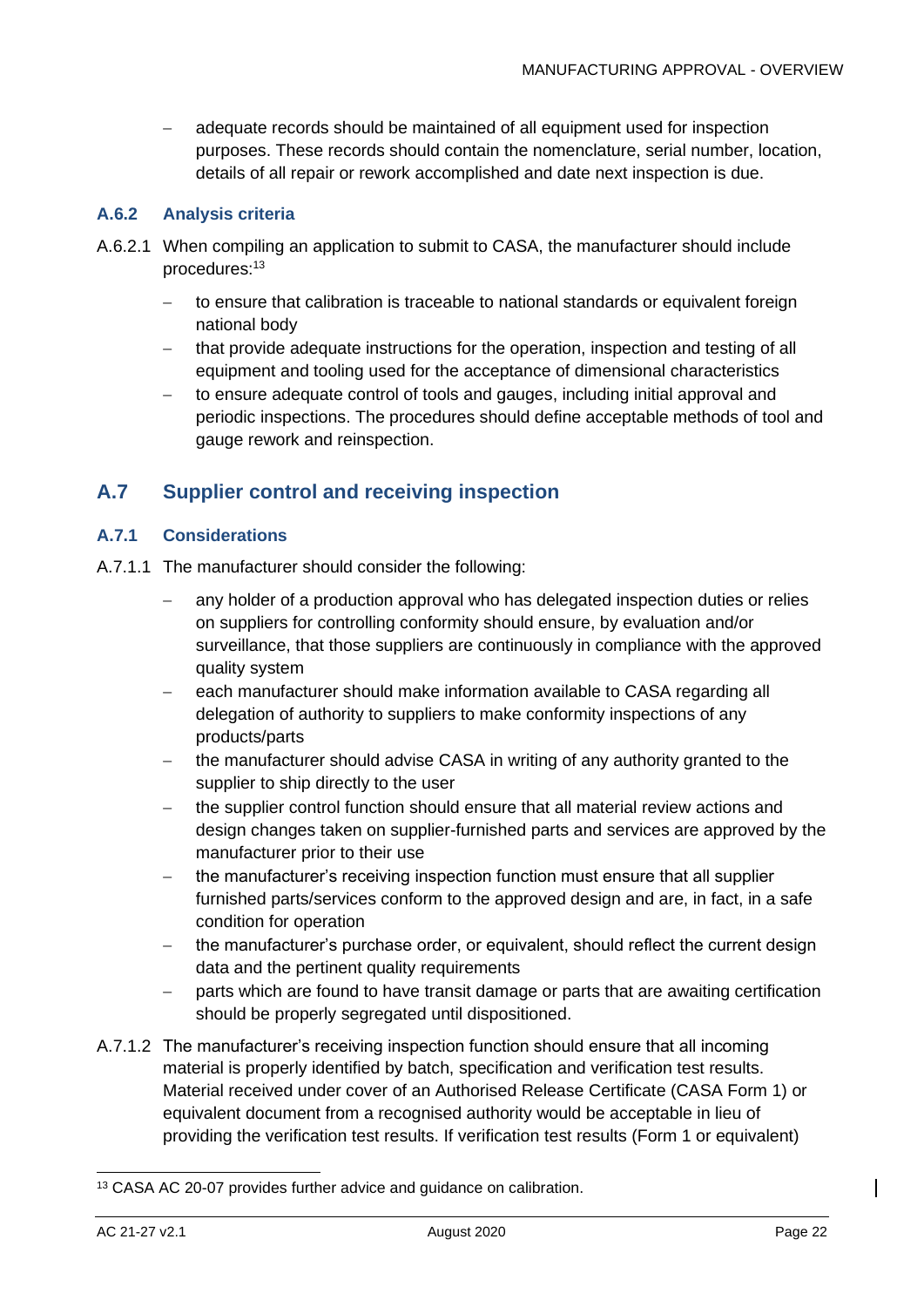are not provided with the material, the manufacturer will normally undertake verification testing of the material to the specifications.

#### **A.7.2 Analysis criteria**

- A.7.2.1 When compiling an application to submit to CASA, the manufacturer should include procedures:
	- − related to the manufacturer's evaluation, surveillance, and control of supplierproduced raw materials, purchased items, parts and assemblies and parts subjected to special processes
	- that detail any delegation of authority to suppliers to make inspections or conduct tests of products/parts for the manufacturer
	- for advising CASA of any supplier's performing inspections of products/parts that cannot or will not be completely inspected by the manufacturer
	- − outlining inspection acceptance of raw materials, purchased items and parts and assemblies including independent analysis of material for critical items to the specification
	- − to ensure that suppliers submit all design changes for approval and/or are provided with the latest applicable revisions to the approved design data, as appropriate
	- − to ensure that verification testing is carried out for all incoming material not supplied with appropriate documentation
	- − for ensuring inspection acceptance, identification, proper segregation, protection and issuance of product/parts in storage areas, including controls for incorporation of applicable design changes
	- − detailing the Material Review Board (MRB) delegations for when the manufacturer relies on or delegates such MRB duties to supplier facilities.

#### **A.8 Inspection and testing**

#### **A.8.1 Considerations**

- A.8.1.1 The manufacturer should consider the following:
	- − the manufacturer should establish and comply with test procedures applicable to the products/parts
	- − in the case of aircraft, the manufacturer should establish and comply with approved flight test procedures and flight test check-off form
	- − test equipment should be controlled and calibrated to ensure accuracy
	- − products/parts subjected to adjustment or rework after inspection acceptance should be retested to approved test procedures
	- − where sampling inspection tests are utilised, other inspections and tests should be implemented, as required, to ensure the acceptance of only those products/parts which conform to the design data and are safe for operation
	- − records of all tests conducted should be maintained in accordance with the manufacturer's procedures.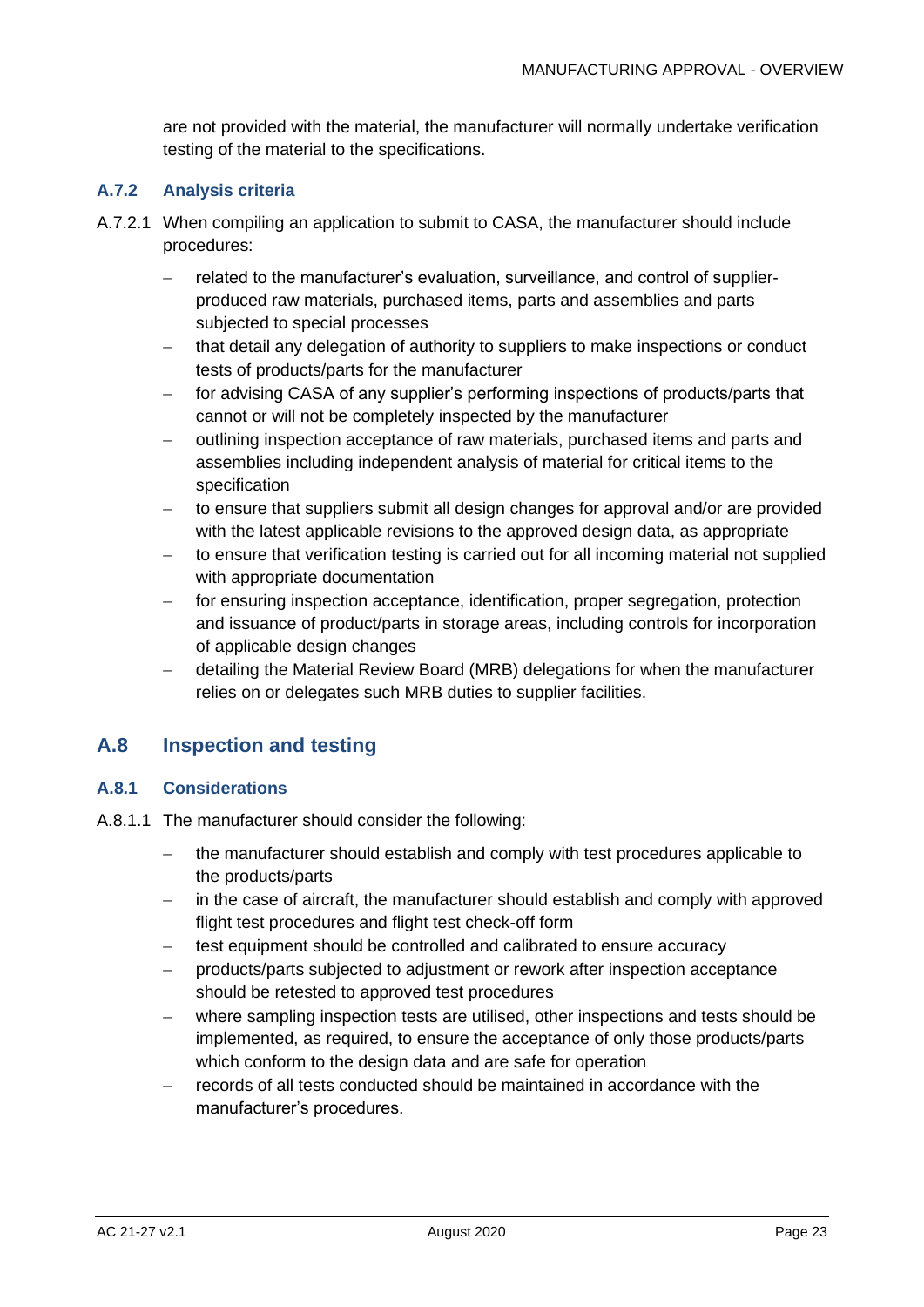#### **A.8.2 Analysis criteria**

- A.8.2.1 When compiling an application to submit to CASA, the manufacturer should include procedures:
	- − to ensure that the inspection of products/parts will be performed and properly recorded at points in production where accurate quality determinations can be made
	- − to properly perform, control, record and identify all inspection processes
	- to ensure that the use of any statistical sampling inspection plan will not result in an unsafe condition in an end product/part
	- − that provide adequate instructions for recording information in inspection records (i.e. acceptance, rejection, serial numbers, heat code)
	- − for the control, issuance and use of all inspection stamps, punches, etc.

#### **A.9 Material review and rejection procedure**

#### **A.9.1 Considerations**

- A.9.1.1 The manufacturer should consider the following:
	- − an MRB should be established and should include representatives from the quality and engineering departments
	- − the MRB procedures should include requirements for obtaining CASA engineering approval on any non-conformities of the product/part which constitute a major change to the approved design data, prior to final acceptance of the product/part
	- − the MRB procedures should provide controls for identification and segregation of non-conforming products/parts, and actions to be taken
	- − the manufacturer should maintain a list of approved MRB members
	- non-conforming products/parts should not be released by the MRB until the MRB has determined the actions to be taken
	- − the MRB area should be controlled to prevent the unauthorised removal of MRB withheld products/parts
	- the MRB records should include part number, quantity, date, adequate description of defects, action taken and authorised MRB signatures
	- − the MRB procedures should provide a system for obtaining corrective action on redundant or chronic unsatisfactory conditions to prevent recurrence.

#### **A.9.2 Analysis criteria**

- A.9.2.1 When compiling an application to submit to CASA, the manufacturer should include procedures:
	- − that require corrective action (in-plant, at suppliers and in-service) where processes or procedures result in a non-conforming product/part
	- − describing the MRB system, including the procedure for recording MRB decisions and disposing of nonconforming products/parts (i.e. use as is, rework or scrap)
	- for the identification/segregation of products/parts submitted to MRB action
	- − describing MRB delegations when the manufacturer relies on or delegates such MRB duties to supplier facilities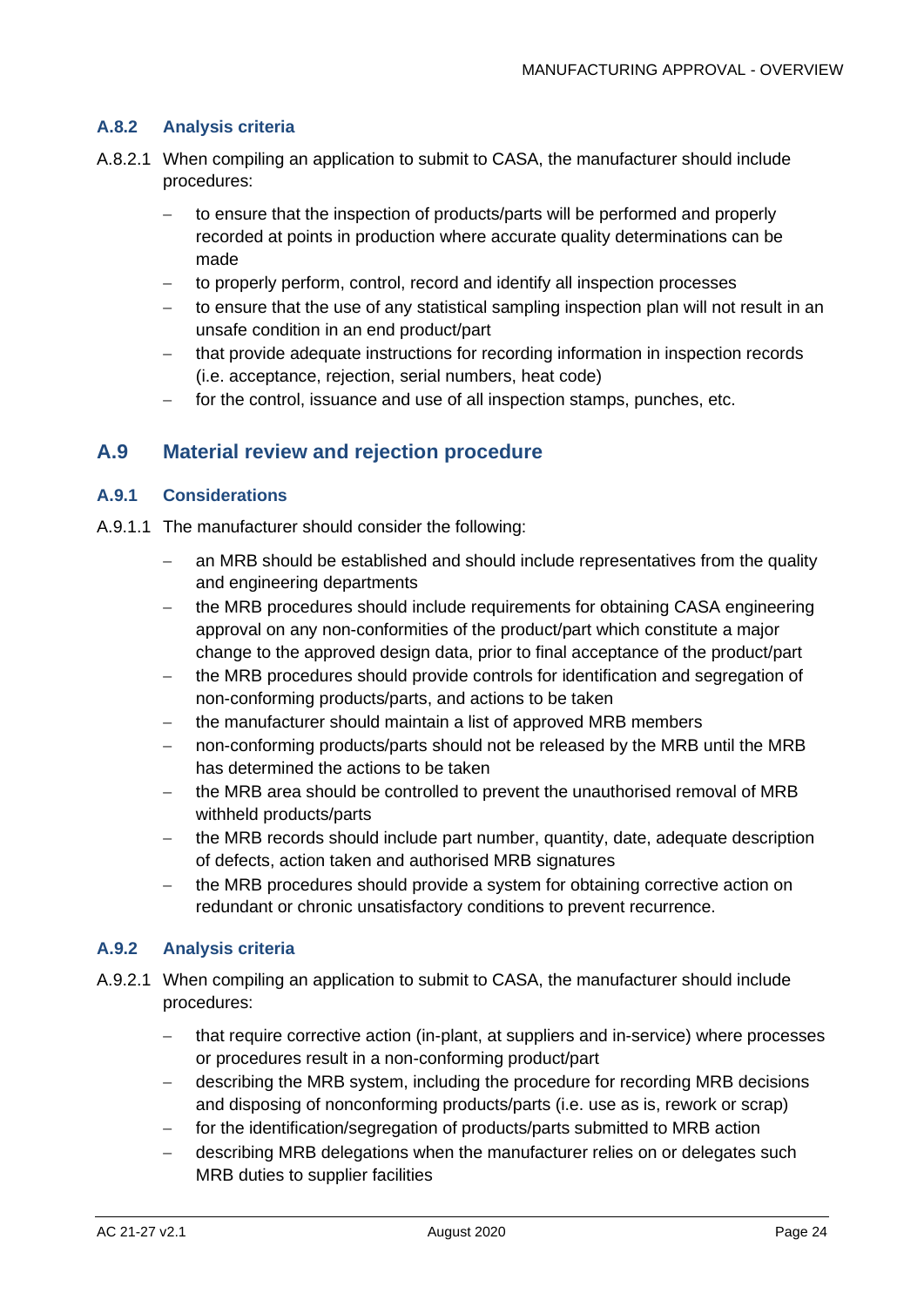- − for the review of inspection and service records for evaluation and corrective action on repetitive discrepancies
- for appointing MRB members and a description of what minimum qualifications, training and experience are required to hold these positions
- − describing the authority and scope that the MRB has for making decisions about parts that deviate from the design data and how this affects/relates to a design change.

### <span id="page-25-0"></span>**A.10 Stores control procedure**

#### **A.10.1 Considerations**

A.10.1.1The manufacturer should consider the following. The system should ensure:

- − that only accepted products/parts are placed in storage, and that they are properly identified before being stored
- − that products/parts which are subject to deterioration from prolonged storage are periodically reinspected and any action to be taken is determined, as appropriate
- − the protection from damage and deterioration of products/parts which are being delivered to fabrication, shipping or other areas, and while stored in those areas
- − that required design changes are incorporated on products/parts in storage prior to their release for installation/shipment
- − that only those products/parts which are identified as having passed company inspection are issued from stores.

#### **A.10.2 Analysis criteria**

- A.10.2.1When compiling an application to submit to CASA, the manufacturer should include procedures:
	- for each of the items in [A.10.](#page-25-0)1
	- for the traceability of incoming material, parts and standard parts, including records and certification or specification documents
	- to quarantine and identify parts or material awaiting MRB disposition, expired shelf life, unserviceable parts and those parts awaiting conformity inspection.

### **A.11 Certification and release of completed parts/products**

#### **A.11.1 Considerations**

- A.11.1.1The manufacturer should consider the following:
	- − all engineering data used for the acceptance of the product/part must be approved in accordance with Part 21 requirements
	- the product/part conforms to the approved engineering data
	- − all required inspections and tests necessary to ensure that the end product/part conforms to the approved design data and is in a condition for safe operation before the product/part can be certified or approved
	- − aircraft, engine and propeller logbooks and/or records should have inspections and operating times properly recorded, signed and dated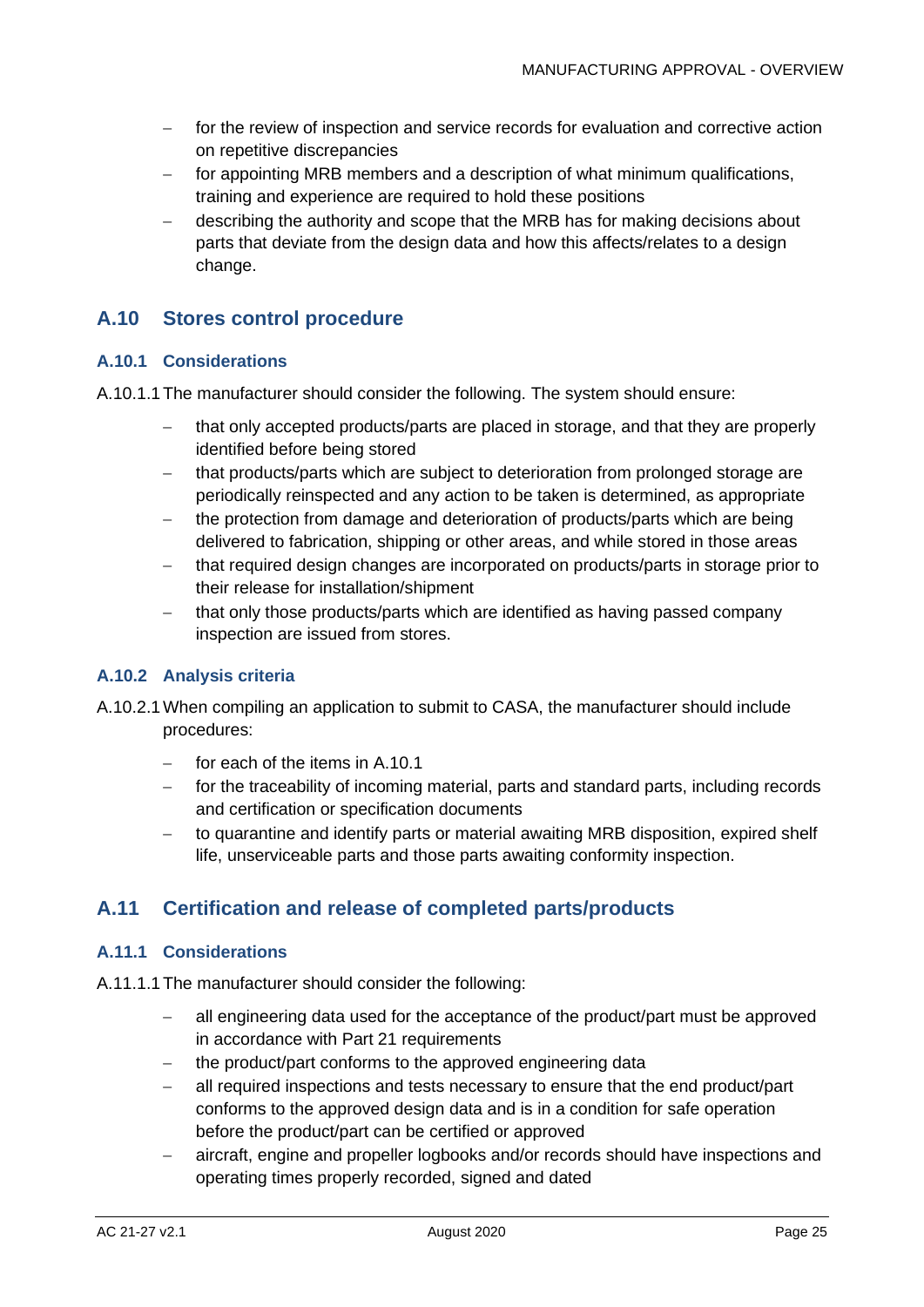- − each product/part should be properly identified, as required by Subparts 21.O and 21.Q
- statements of conformity should be properly documented, signed, dated and submitted to CASA as applicable
- applications for CofAs or Special Flight Permits should be properly executed, signed, and submitted to CASA or an authorised person
- − personnel making certifications for completion of stages of work, final certifications and release of articles or aeronautical products on Authorised Release Certificate (CASA Form 1) are authorised to do so.

#### **A.11.2 Analysis criteria**

- A.11.2.1When compiling an application to submit to CASA, the manufacturer should include procedures:
	- to identify completed products/parts
	- − to ensure that all required inspections and tests will be satisfactorily accomplished prior to final acceptance of the completed products/parts
	- that ensure that end products/parts are in conformity with approved design data and are in a condition for safe operation
	- to ensure that certifications for completed work are only made by authorised personnel
	- − to ensure that the final certification for completion of the manufacture of the product/part is made
	- − to ensure that CASA Form 1, or other acceptable document is signed and issued by authorised personnel, and that this document provides traceability for the applicable part, and complies with the requirements section (i) of CASA Form 1.
	- − to ensure that completion of CASA Form 1 includes in Block 12 the aircraft eligibility for APMA parts, the approved design data and revision status used for manufacture and the aircraft registration details for one-off PC parts
	- − to ensure that completed aircraft, engines and propellers are released with appropriate log books, compiled by authorised personnel
	- for airworthiness certification or approval of products/parts to be exported including personnel authorised to make such certifications.

### **A.12 Service difficulty and product support**

#### **A.12.1 Considerations**

- A.12.1.1The manufacturer should consider the following:
	- the system should ensure that service problems are investigated and appropriate corrective actions are taken by the manufacturer
	- the system should have a means for keeping users of the product/part informed of service difficulties and resultant changes to the type design approved by CASA
	- − the system should provide for receiving feedback on service problems from users of the product/part.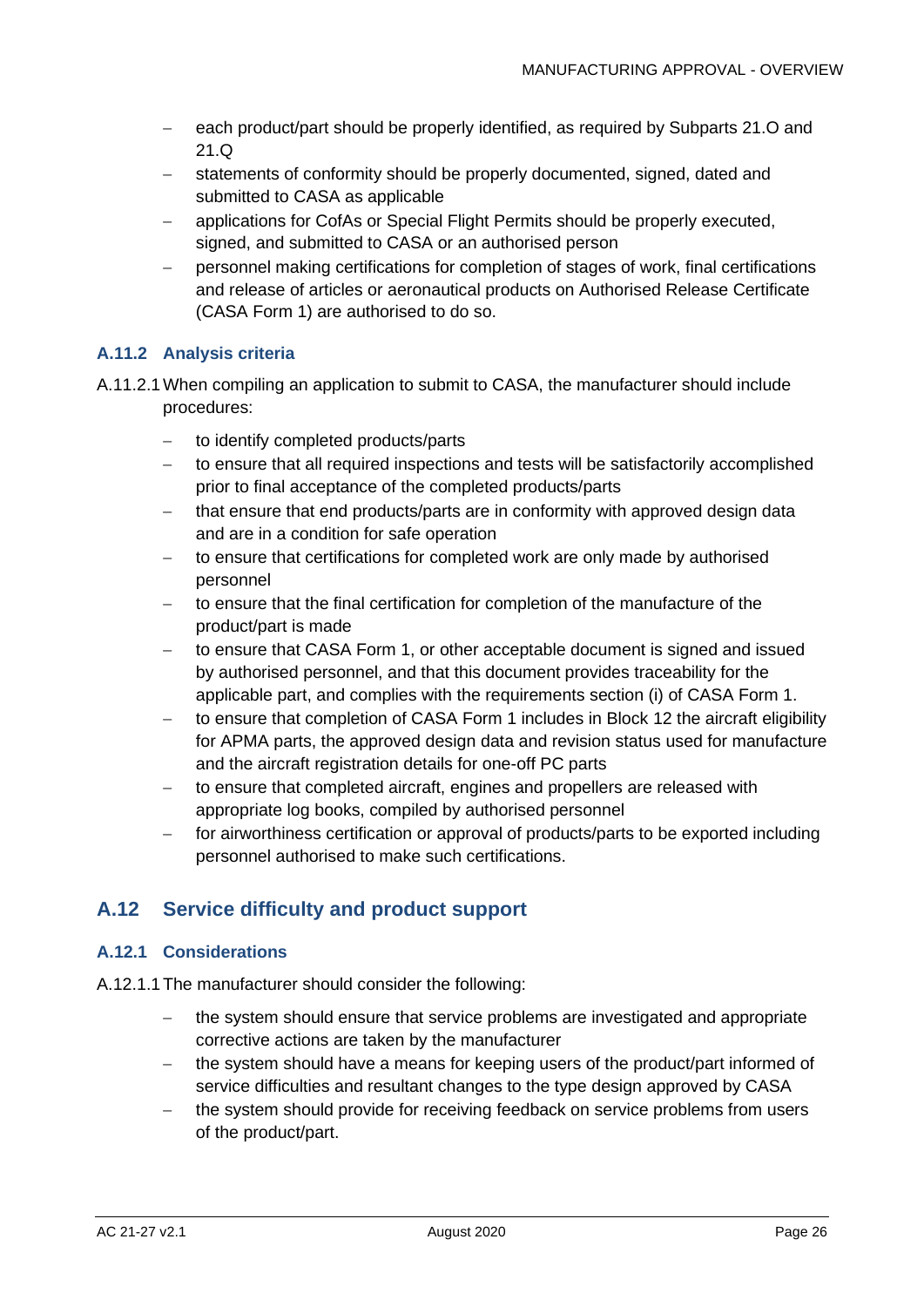#### **A.12.2 Analysis criteria**

- A.12.2.1When compiling an application to submit to CASA, the manufacturer should include procedures:
	- − that define the manufacturer's responsibilities and corrective actions relative to service difficulties involving products/parts in-plant or in-service, including spares in storage or shipped to a user
	- − to ensure reporting to CASA failures, defects and malfunctions as required by regulation 21.003
	- − to define the manufacturer's responsibilities in relation to dealing with article/aeronautical product recall and quality escapes.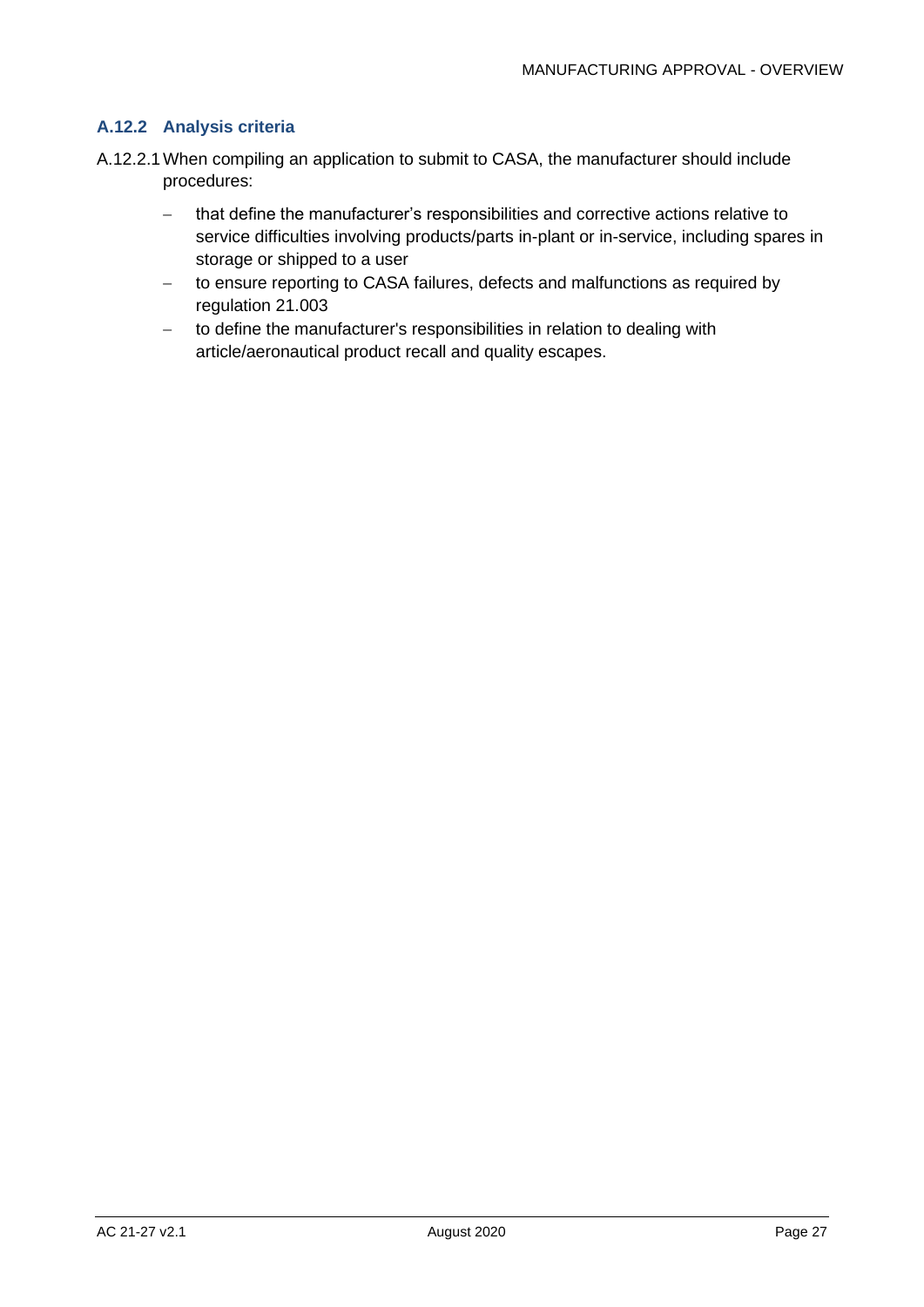# **Appendix B**

# **Approval of manufacturing capability outside of Australia**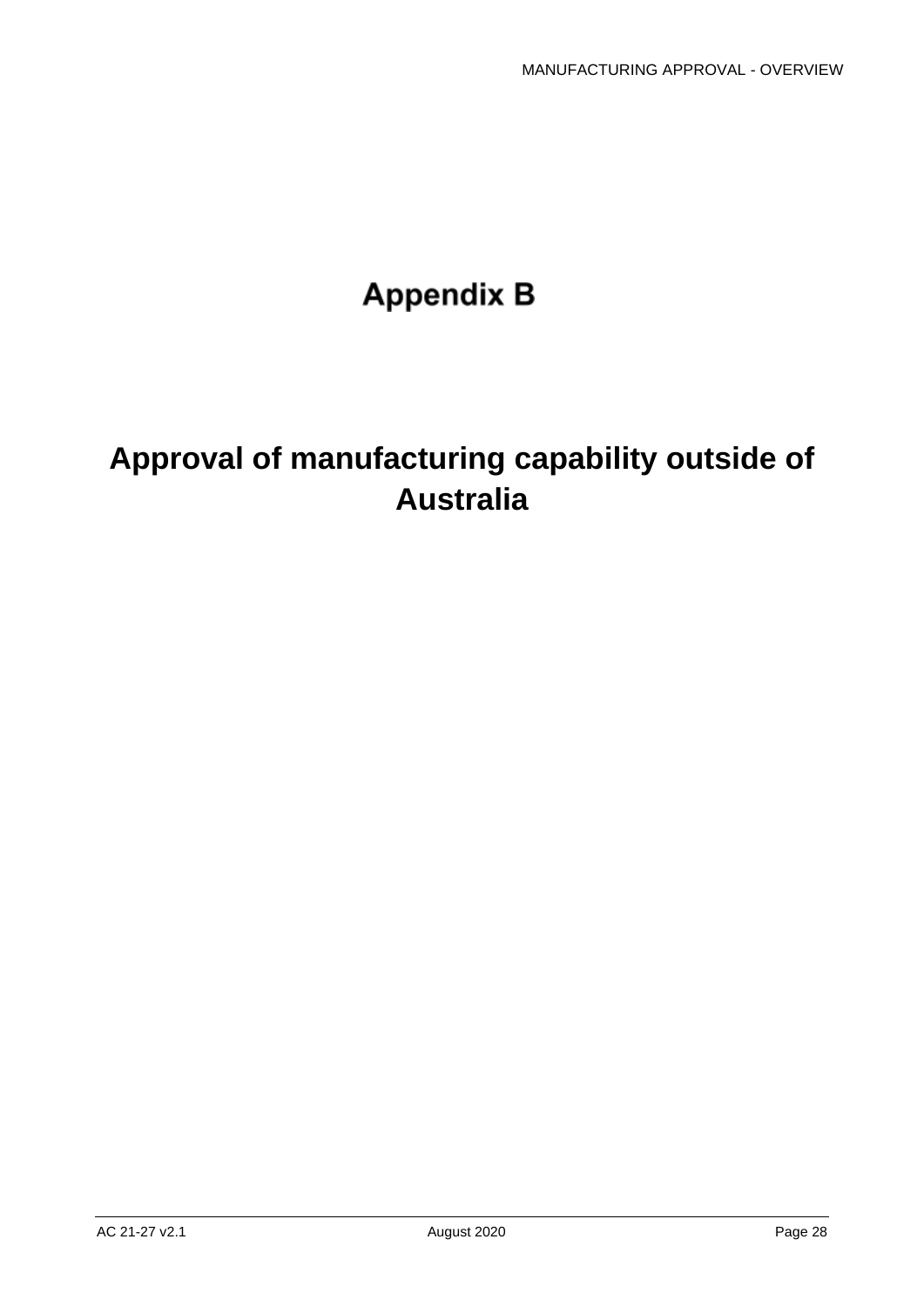## **B.1 Considerations for the use of overseas manufacturing locations and overseas suppliers**

B.1.1 CASA and the applicant should consider if the use of an overseas supplier or overseas manufacturing location imposes any undue burden on CASA as per regulation 21.137, and subregulations 21.303 (10) and 21.601 (4). The applicant will be notified during the earliest possible stage of the application process that use of overseas suppliers or addition of an overseas manufacturing location may require audits of the overseas facility to be conducted by CASA.

**Note:** This early stage notification will normally take place during a meeting of the Production Control Board.

- B.1.2 An existing production authorisation holder (PAH) who plans to add/use a supplier in another country should notify CASA about this intention before the supplier is added to the approved suppliers list. This notification is to allow CASA to determine if CASA will need to perform any assessment and surveillance of this supplier and if this activity would impose any undue burden on CASA. A decision about a need to perform any assessment or surveillance of a supplier in another country will be made on the basis of CASA's assessment of the complexity of the product and its impact on the airworthiness of the higher assembly and/or aircraft it is intended to be installed on.
- B.1.3 The cost of funding initial supplier assessment and ongoing surveillance will normally be the responsibility of the PAH to ensure that no undue burden is imposed on CASA.
- B.1.4 Some of these audits may be able to be conducted by other NAAs if Australia has the appropriate agreements in place. The feasibility of this approach will need to be assessed by CASA on a case-by-case basis. The initial assessment and ongoing surveillance of all overseas manufacturing locations that will be added to the production approval will be cost recoverable as per the initial application or variation process using CASA Form 849.
- B.1.5 The scope of work that can be conducted by overseas suppliers to a PAH should be categorised using the following considerations listed in [B.1.6](#page-29-0) to [B.1.9.](#page-30-0)
- <span id="page-29-0"></span>B.1.6 An initial onsite assessment and ongoing surveillance conducted by CASA of overseas suppliers should be conducted when:
	- − suppliers are providing Class 1 and Class 2 products to the PAH
	- − suppliers are providing Class 3 products that cannot be completely inspected during receipt by the PAH. For example:
		- o a seat assembly that has sections that have been closed up during manufacture
		- o a metal assembly that has been riveted together that cannot be inspected internally without destruction of the part
		- o parts that have been subjected to critical special manufacturing processes such as welding or NDT or composite manufacturing.
- B.1.7 In addition to CASA oversight, the PAH approved Quality System/PIS/FIS should detail the following:
	- a rigorous supplier control program implemented by the PAH, including an initial supplier onsite assessment and ongoing audit program.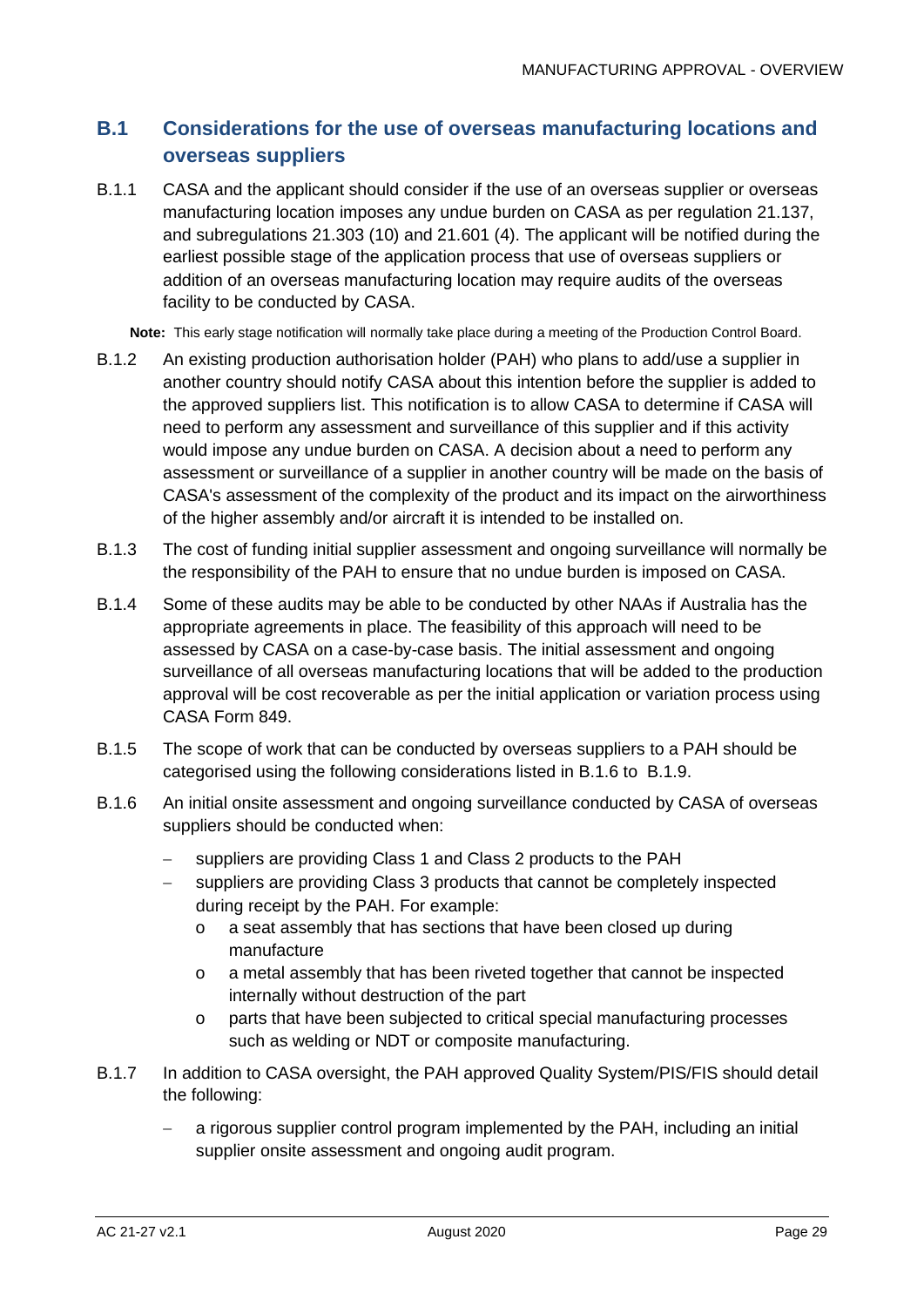- all products receipted by the PAH are to be accompanied by documentation to support control over the manufacturing process. For example:
	- o job travellers or worksheets
	- o material certificates
	- o testing results
	- o certification for special processes
- − details of any contractual obligations or supplier arrangements
- a list of all the parts that are produced overseas and which supplier is manufacturing them.
- B.1.8 Some Class 3 products manufactured by overseas suppliers may be authorised without the need for CASA to conduct an onsite assessment or ongoing surveillance using the following guidelines, which should be contained within the approved Quality System/PIS/FIS:
	- − a rigorous supplier control program implemented by the PAH, including an initial supplier onsite assessment and ongoing audit program
	- − a rigorous design data control system or configuration management system to ensure that the supplier holds the current design data and manufactures/certifies the manufactured parts to the current design data
	- − details that all products receipted by the PAH are to be accompanied by documentation to support control over the manufacturing process. For example:
		- o job travellers or worksheets
		- o material certificates
		- o flammability testing results
	- − details of any contractual obligations or supplier arrangements
	- a list of all of the parts that are produced overseas and which supplier is approved to manufacture those parts.
- <span id="page-30-0"></span>B.1.9 Some examples of products that may be considered as Class 3 products under this categorisation include:
	- − curtains, carpets and seat covers
	- − sheet metal parts that are able to be completely conformed when receipted by the PAH. This includes parts that have been subjected to special process requirements (i.e. alodine or painting). Products that are subject to complex or critical special processes should not be considered under this category.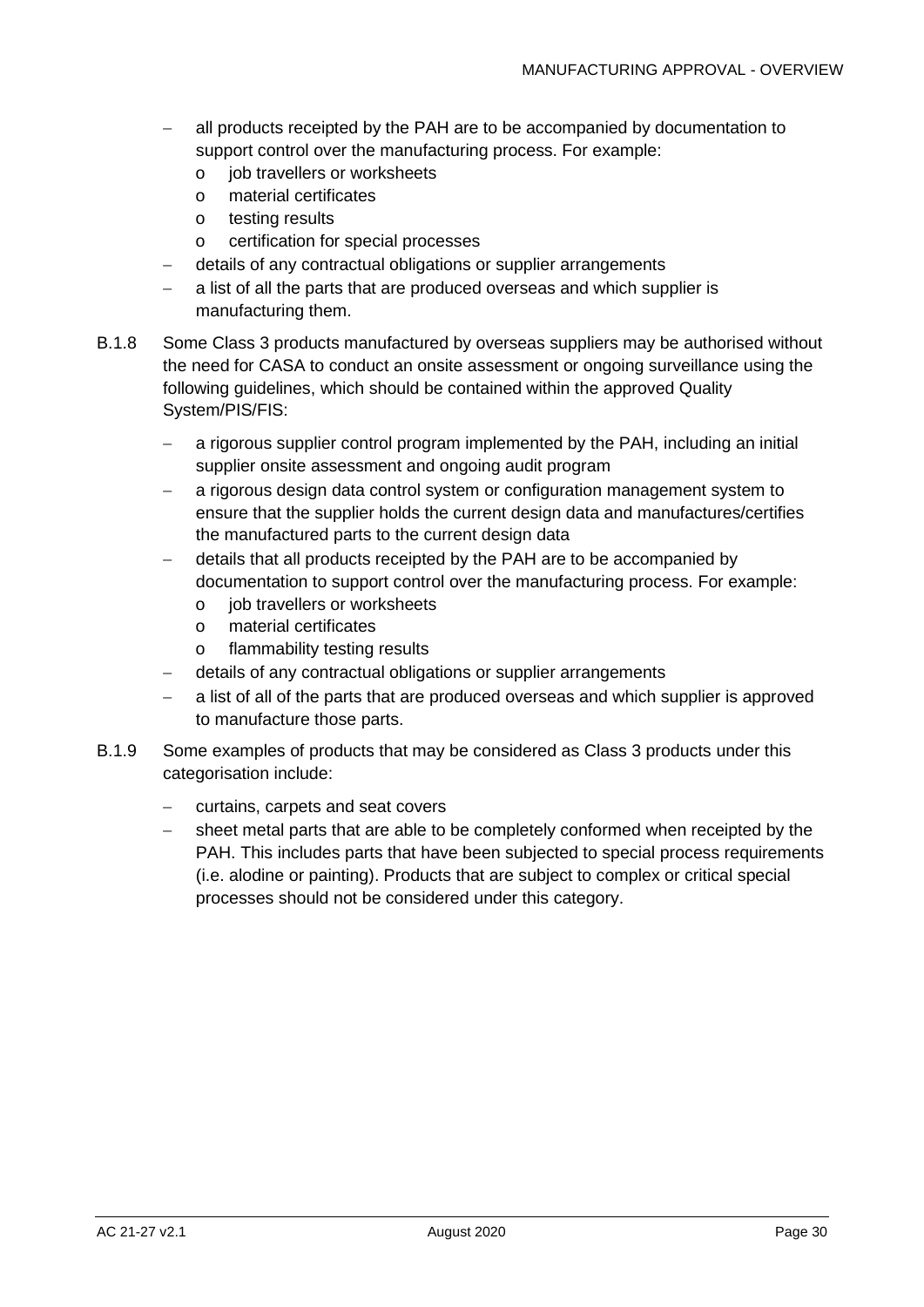# **Appendix C**

# **Manufacture of composite aeronautical products under a one-off production certificate**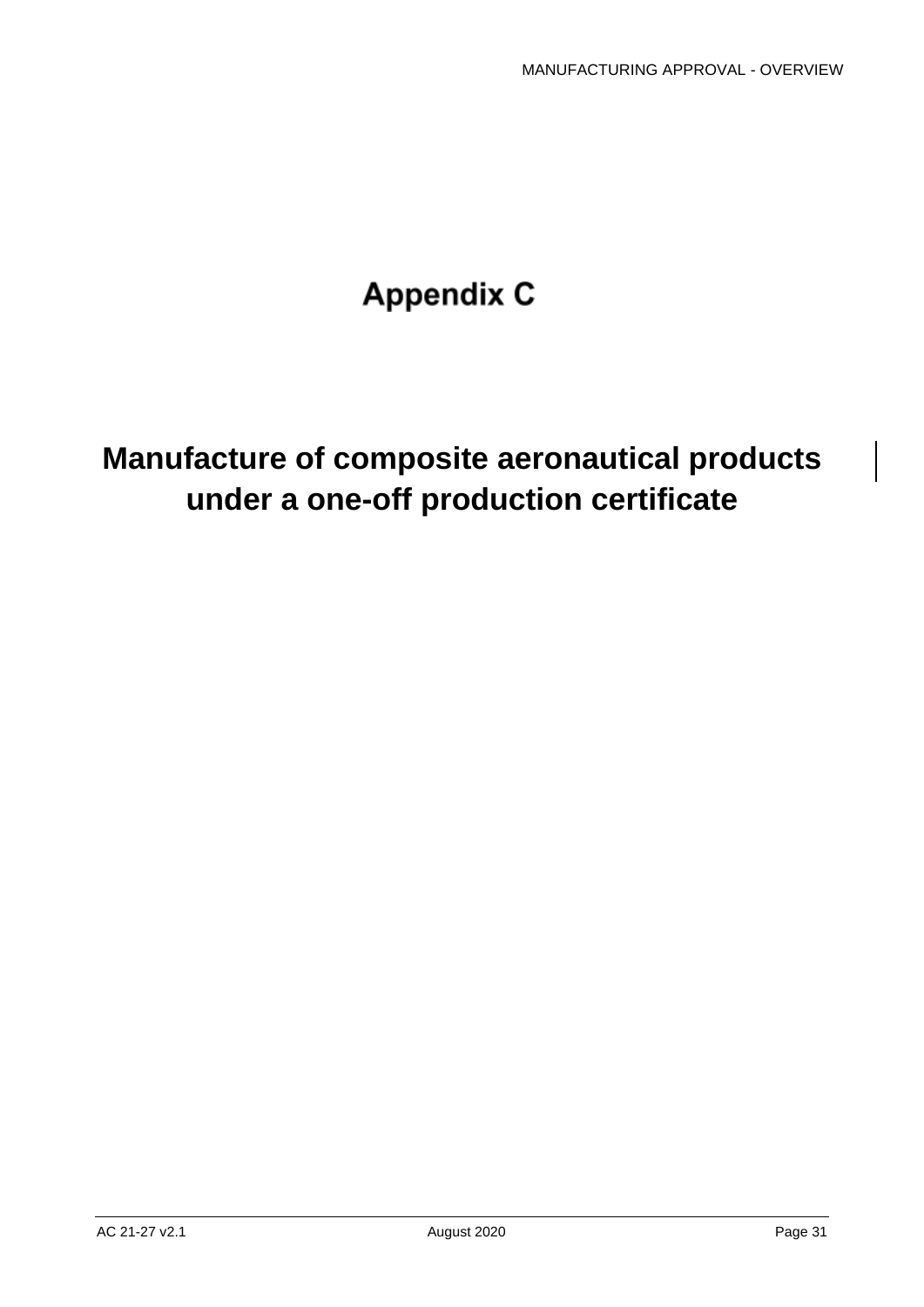#### **C.1 Composite primary structure**

C.1.1 One-off PCs are primarily intended for support of in-service aircraft and accordingly are issued with more flexible arrangements and scope. Such arrangements are generally unsuitable for manufacture of composite primary structure. CASA therefore encourages the manufacture of composite primary structure under an APMA or PC.

#### **C.2 Production limitation record**

- C.2.1 The production limitation record (PLR) will be broken down in accordance with regulation 21.151, setting out each product authorised to be manufactured. Some examples of what should be taken into consideration into the PLR are listed below. Products/capability/scope will be added or removed accordingly to the PAH's ability to support the application:
	- secondary/non-load bearing structure fibreglass composite products
	- secondary/non-load bearing structure carbon fibre wet lay-up composite products:
		- o kevlar (aramid)
		- o carbon/graphite
		- o boron
		- o ceramic fibres
		- o sandwich construction
	- secondary/non-load bearing structure pre-impregnated fibreglass and carbon fibre composite products.

#### **C.3 Quality management system/production inspection system**

- C.3.1 The difficulty of approving a quality system that includes composites to be manufactured under a one-off PC is that the design data that will be used may be unknown at the time of application. Typically the design data approved for composite manufacture will include process specifications and material specifications.
- C.3.2 The approved process and material specifications normally drive specific quality requirements, depending on several factors including but not limited to:<sup>14</sup>
	- − the type of composite product
	- complexity of the part
	- − criticality and specific airworthiness requirements.
- C.3.3 Ideally, the applicant's quality management system (QMS) and PIS will meet the requirements of FAA AC 21-26A (or later approved revision). FAA AC 21-26A is the benchmark for production of all composite structures up to and including complete aircraft. Accordingly, the QMS/PIS provided should be tailored in such a way to address all of the FAA AC 21-26A requirements that are applicable to the scope of the application. Some examples that may be used by the CASA Project Officer to aid in their assessment include:

<sup>14</sup> Further information on the development of process specifications can be found in DOT/FAA/AR-02/110.